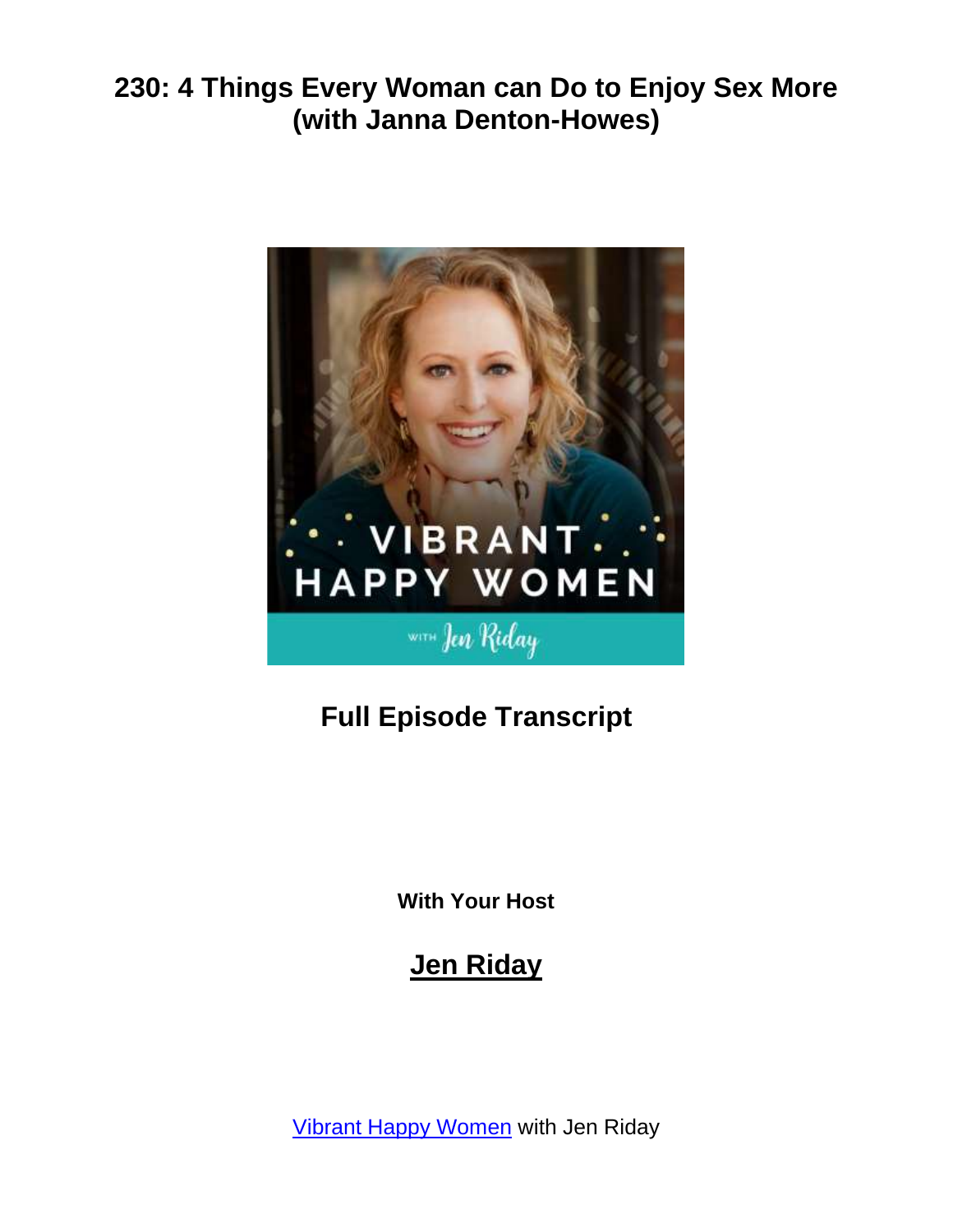You're listening to the Vibrant Happy Women podcast, episode number 230. We're talking about four things every woman can do to enjoy sex more. Stay tuned.

Hi, I'm Jen Riday. This podcast is for women who want to feel more vibrant, happy, aligned, and alive. You'll gain the emotional, physical, and spiritual tools you need to get your sparkle back and ensure that depression, anxiety, and struggle don't rule your life. Welcome to the Vibrant Happy Women Podcast.

Well hey there my vibrant and happy friends. It's almost August, today is the last day of July and I am super excited that in about another week I will be hosting our Vibrant Happy Women online retreat, the topic is boundaries. And this is the perfect way to set yourself up for the remainder of 2020 and on into 2021, whatever happens, vaccine or no vaccine, school or no school, Covid or no Covid. You need boundaries to preserve your precious time and energy.

You need to do what it takes to feel happy so that your kids have an example of that. Your loved ones have an example of that because mood is contagious. The way you feel as the energetic center of your life, we as women tend to be that. The way you feel influences everyone around you. You walk into a room, whether people know it or not, if you're feeling good, they're going to feel a little better.

If you're feeling poorly, or negative, or down, or full of shame or guilt or anything else, they're going to pick up on that because our brains have mirror neurons and they communicate in milliseconds. These mirror neurons are fantastically amazing, they help us with empathy but they also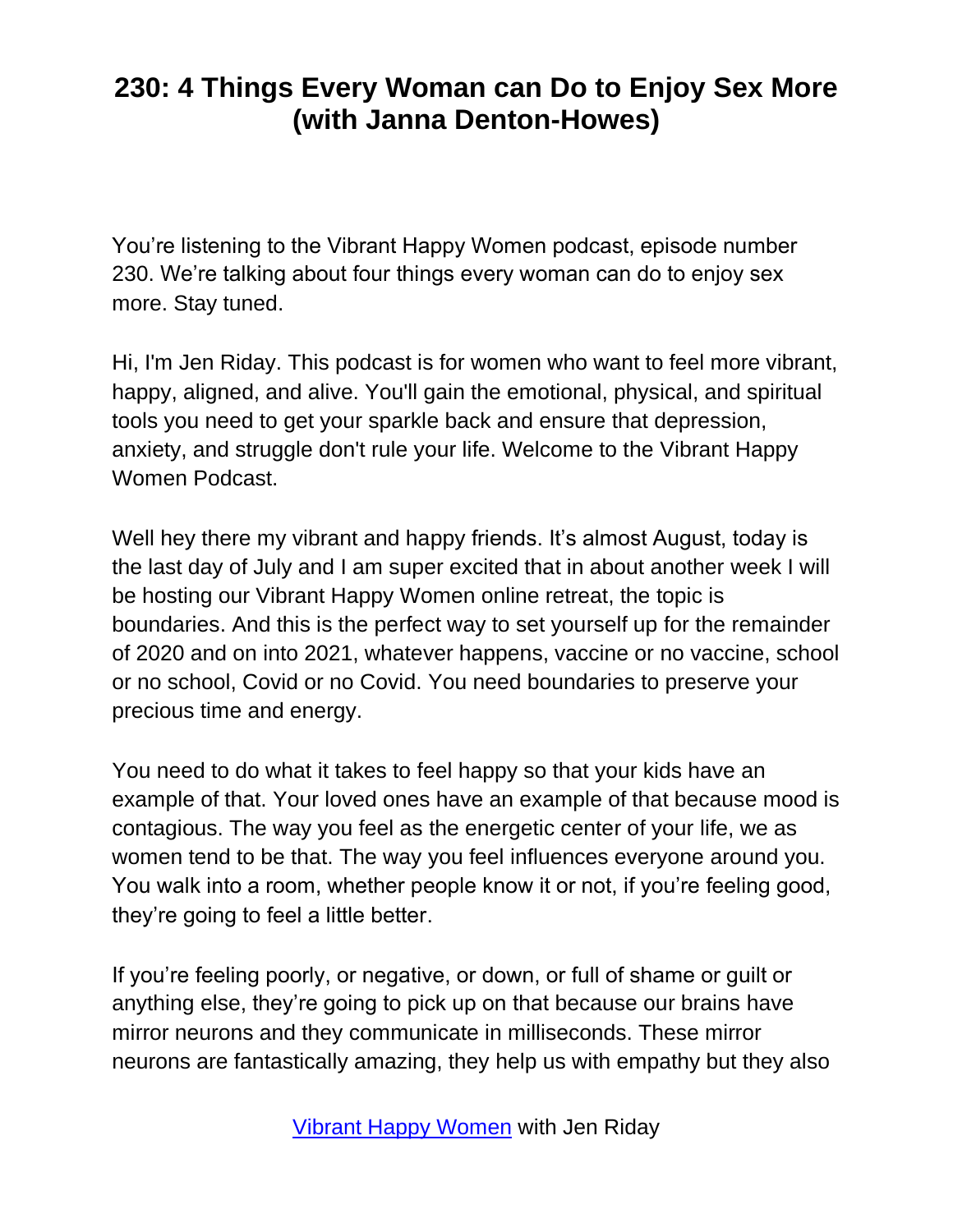make mood really, really contagious. So if you haven't figured it out yet, maximizing your happiness, maximizing your energy, raising your vibration are one of the best gifts you can give not only yourself, but especially your loved ones, because they're watching.

And I don't know about you, but I want my girls to grow up and be happy, vibrant, empowered, in tune with how they're feeling, aware of what they need to do to feel their best, because we get one shot at this life.

Well, so to help you with maximizing your time, and your energy, and your happiness I'm going to teach you the art of setting boundaries without guilt. At the Vibrant Happy Women online retreat I am going to teach you in almost a full day workshop with a lunch break, I'm going to teach you what exactly a boundary is. There's a lot of confusion around this. So you're going to learn exactly what a boundary is and is not. How to identify toxic behavior and what to do about it.

You're going to learn the six types of boundaries and how you can set these boundaries to stop those energy and time leaks that leave you feeling empty and low vibe. You're going to learn how the shoulds might be causing you to sabotage your own boundaries. And a really powerful phrase that will help you nail it when it comes to setting boundaries.

Now, how do you know if you need a boundary? Well, I have a list, I'm going to read just some of the list, we're going to be talking about this list in the online retreat. And here are some of the questions.

You may need a boundary if you feel responsible for another person's feelings. You put others needs ahead of your own. You don't have a consistent self-care and health routine. You often feel frantic, in a hurry and end up late and rushing. You dread the day when you wake up. Your life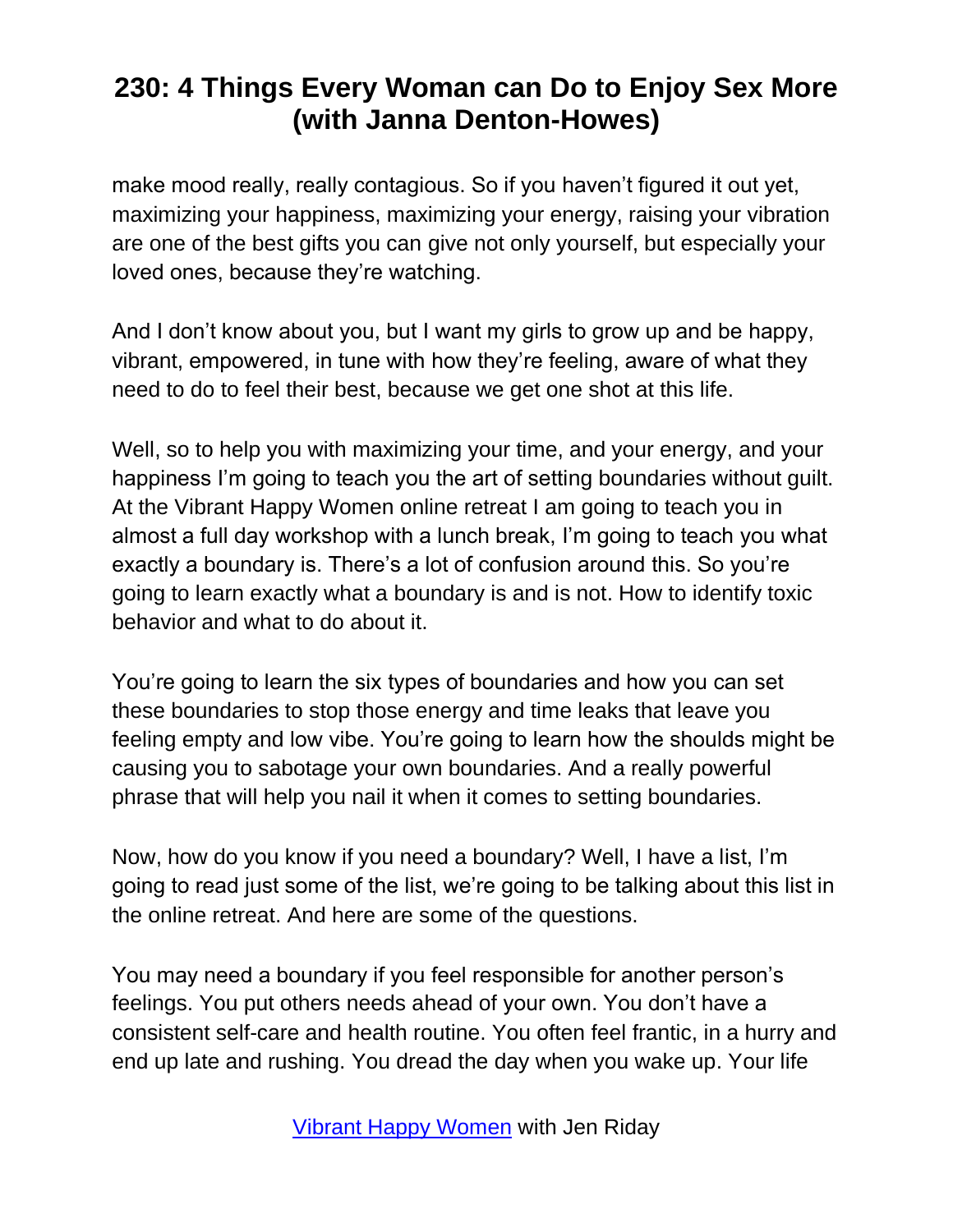has little joy or fulfillment. You're missing deadlines and appointments. You don't make time to develop your talents. Your kids don't listen or help out. You rarely do things just for fun.

I'm going to end there, but when I've shared this list with women before their eyes get big and their mouths get quiet and they eventually say after a long pause, "Whoa, all of those apply to me." Yeah, historically, we women have not learned from our parents, from our moms, from our grandmas what it looks like to set a boundary. What it looks like to preserve and protect that precious time, energy and happiness.

So if you would like to become a master of boundary setting, join us for the Vibrant Happy Women online retreat on Saturday August 8<sup>th</sup>. We will be doing everything virtually and you will walk away with very clear ideas about what boundaries are and exactly the boundaries you're going to set in your life, and what the consequences for those boundary violations will be.

You'll also know exactly how to talk about boundaries with your spouse and kids and how to handle it when they're a little shocked that you've started to set boundaries. Don't worry, they'll be onboard quickly, I've seen this a million times. So join us, the signup is at jenriday.com/onlineretreat. I cannot wait to help you feel more in charge of your time, energy and happiness, you deserve that and your family deserves that. So get your spot, the spots are limited jenriday.com/onlineretreat.

Alright, my guest today, Janna Denton-Howes is going to be talking about four things we as women can do to enjoy sex more. She is an open book, I love that she speaks with zero shame. You will hear words in this episode that might not be for little ears, heads up for that. She speaks freely, and candidly, and in a way that is oh so refreshing.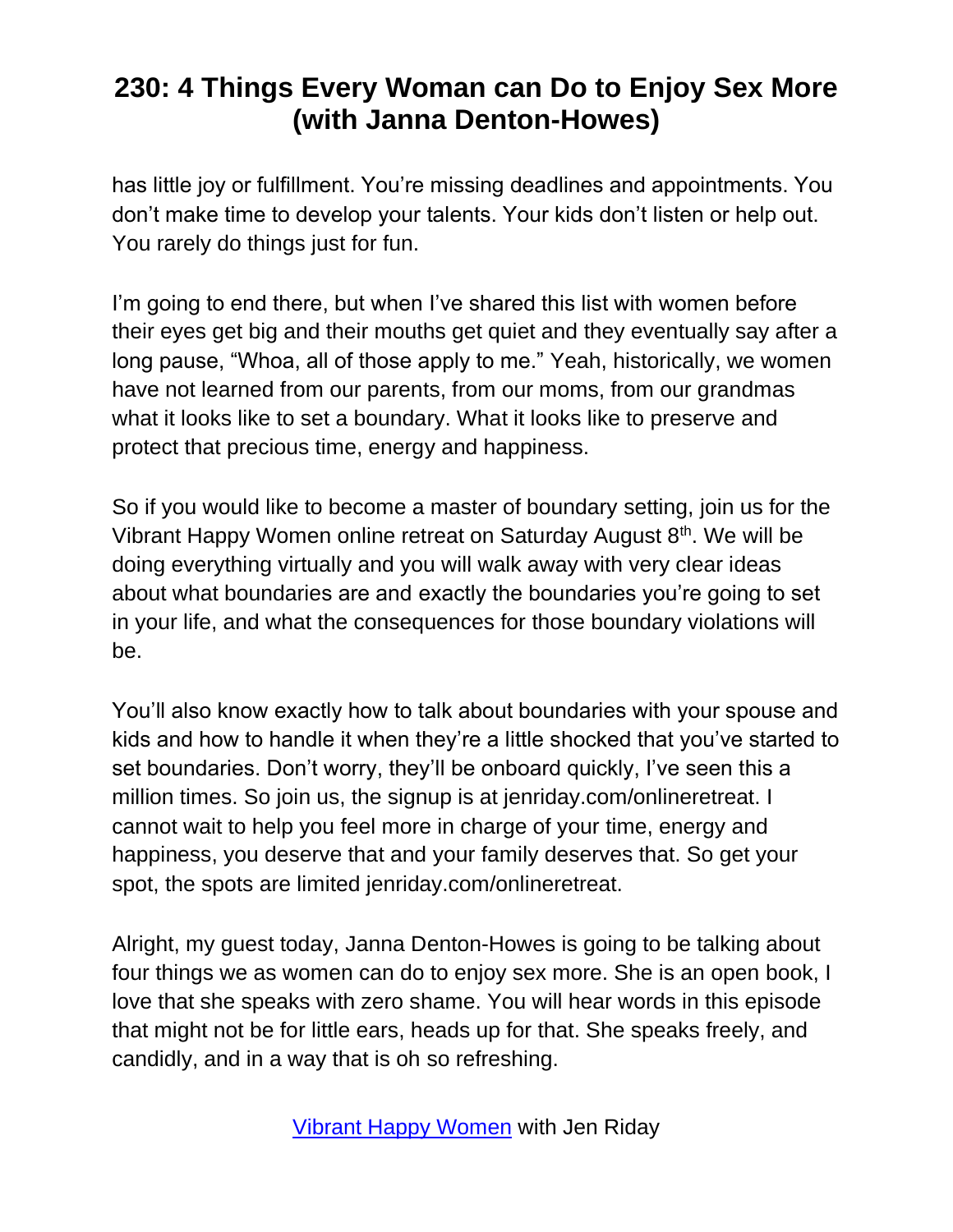So after we turned off the microphone Janna and I had a blast just talking. She's my new BFF. I have a lot of BFFs out there but she's one of my new BFFs, she is amazing. And you guys, guess where she lives? I know, you're guessing. Yes, she lives close to Nanaimo on Vancouver Island in British Columbia, Canada. She's on that same island where all those Nanaimoites are from.

If I wasn't going to go there before, I am definitely going to Vancouver Island now, as soon as the US opens its borders, which could be decades at this point. But I am so going to go there, we're going to have a giant party, you're all invited.

So she's speaking to us today about sex. She is awesome, she is open and you're going to love these four tips she shares. Also she talks about boundaries. Did you know you get to have boundaries in the bedroom with your spouse. Boundaries do not end when you say, "I do." Yeah, boundaries, boundaries, boundaries, I'm thinking so much about boundaries now. So if you want to learn more about boundaries in the bedroom and everything else Janna has to share, let's jump into this episode.

**Jen:** I am talking with Janna Denton-Howes today and she is a sex coach who specializes in helping married women want and enjoy sex more with their husbands. Known for her popular course, The Wanting it More Program, Janna empowers groups of women to create boundaries, trust their institution and prioritize their pleasure in their sexual experiences. Janna lives on Vancouver Island, Canada, with her husband of 19 years and their two children. Welcome to Vibrant Happy Women, Janna.

**Janna:** Thank you so much, Jen, it's an honor to be here.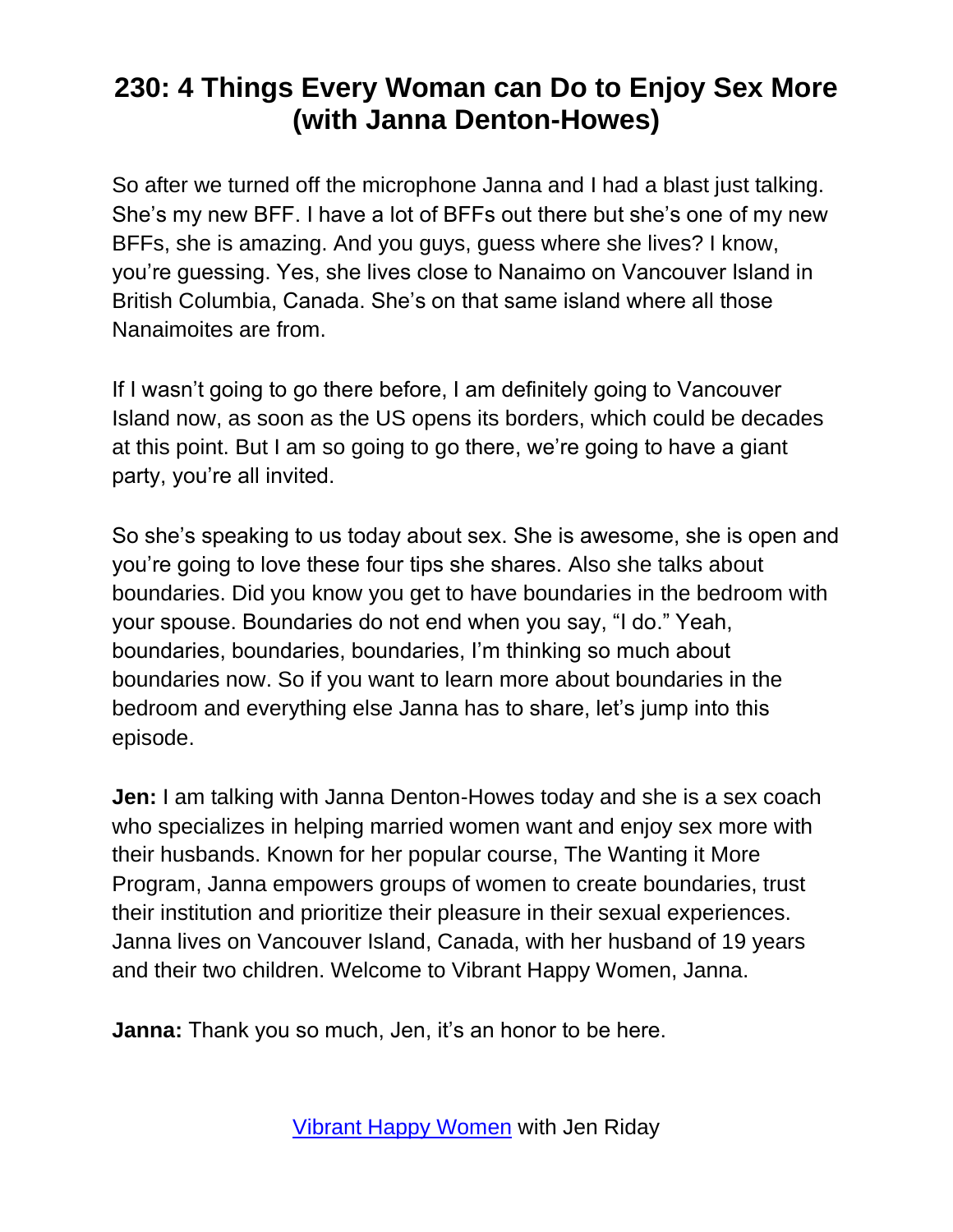**Jen:** I am super honored. I love the vulnerability of your story, so let's go ahead and start there and hear how you were one of those women who didn't love sex. And how you learned to begin to enjoy that and prioritize it.

**Janna:** Yeah, it just wasn't something I thought I would struggle with, but I did. I didn't want it very much, and when we did have it, I didn't really enjoy it at all. And it was really challenging, I felt very broken, I felt very alone. I tried to talk to my friends about it and nobody could relate. I went to my doctor, I was like, "Please, just do something." I heard that if you boost your testosterone levels and it all gets better and I'll suddenly just want to jump my husband, but it didn't work that way.

So it took me probably a good 10, 12 years of being married to finally sort it out for myself. And then in the process of doing that I actually became a trained marriage coach, because we had gone to so much support to try to fix this one issue in our relationship. And unfortunately I couldn't find the methodology, or the framework, or the advice that would work in the long run. So I just went ahead and developed it for myself, and now I share it with hundreds of other women.

**Jen:** That is awesome. Well, paint the picture of what it was like for you, maybe I'm guessing your husband wanted to have sex and you didn't want to. Just paint the picture of what that looks like so we can all kind of relate in our own way.

**Janna:** The bedroom eyes and the hints, and the looking at the calendar, oh my gosh, it's been two weeks, it's been a month, feeling guilty. And then also feeling resentful because he wasn't doing the dishes or helping out with the kids. Or it really felt like something that I was providing for my husband, rather than something that I wanted, and it was going to bring me pleasure, and energy, and enjoyment. And I had nowhere to turn, there just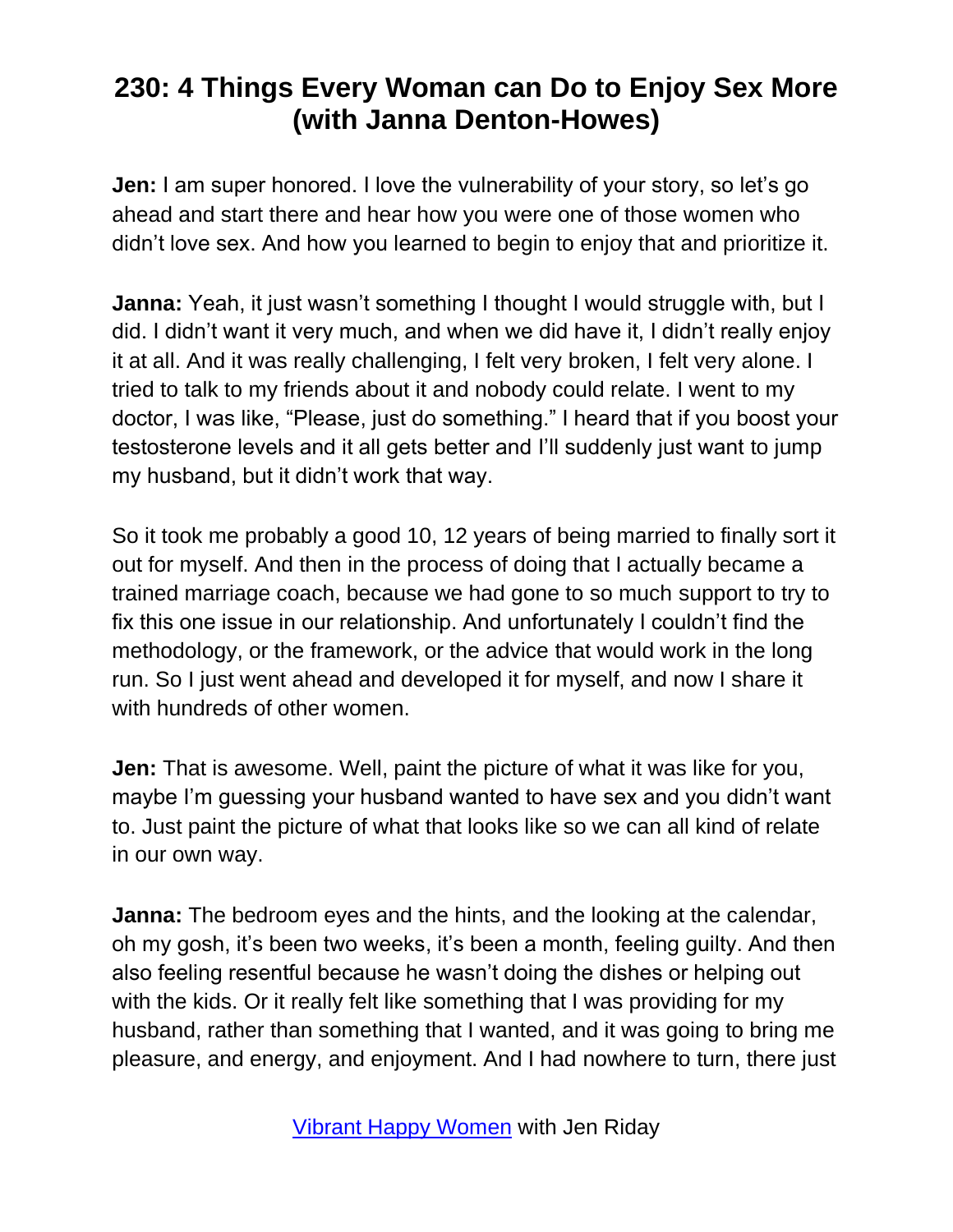wasn't any great education, and the internet wasn't providing me much in the way of healthy advice around sex.

And the things that I needed to do were not very obvious to me, and it took a while for me to sort them out, so I'm really, really excited to share them today.

**Jen:** I'm so glad you do this because I was once at a book club, I've shared this before. And 75% of the women in the room, I don't know if I just hit a strange group, but 75% said that they hated sex. And then a good portion of those said they had never experienced an orgasm. My jaw literally dropped, it was very different from my experience. And so I want to back up a teeny bit, thinking about yourself and your 'lack of desire', did you see any patterns you might have learned from the women you were around growing up? Because I've noticed that can be a common theme.

A friend of mine said her mom told her sex was a chore, and once she was married, well, sex was a chore, she knew nothing else. Did you have that experience or see that with your clients?

**Janna:** Yeah. The most common one is no advice at all, so just silence around sex. And now my mom and I have a great relationship when it comes to talking about sex, she's one of the most biggest supporters of the work I do.

But when I was a child she didn't have the tools, she didn't know what was appropriate to talk to me about. She kind of thought that I would just gain knowledge through osmosis kind of being in our culture. And she did give me some popup books, anatomy, but talking about pleasure and orgasms, and the fact that I had a clitoris just never came up. And she just felt really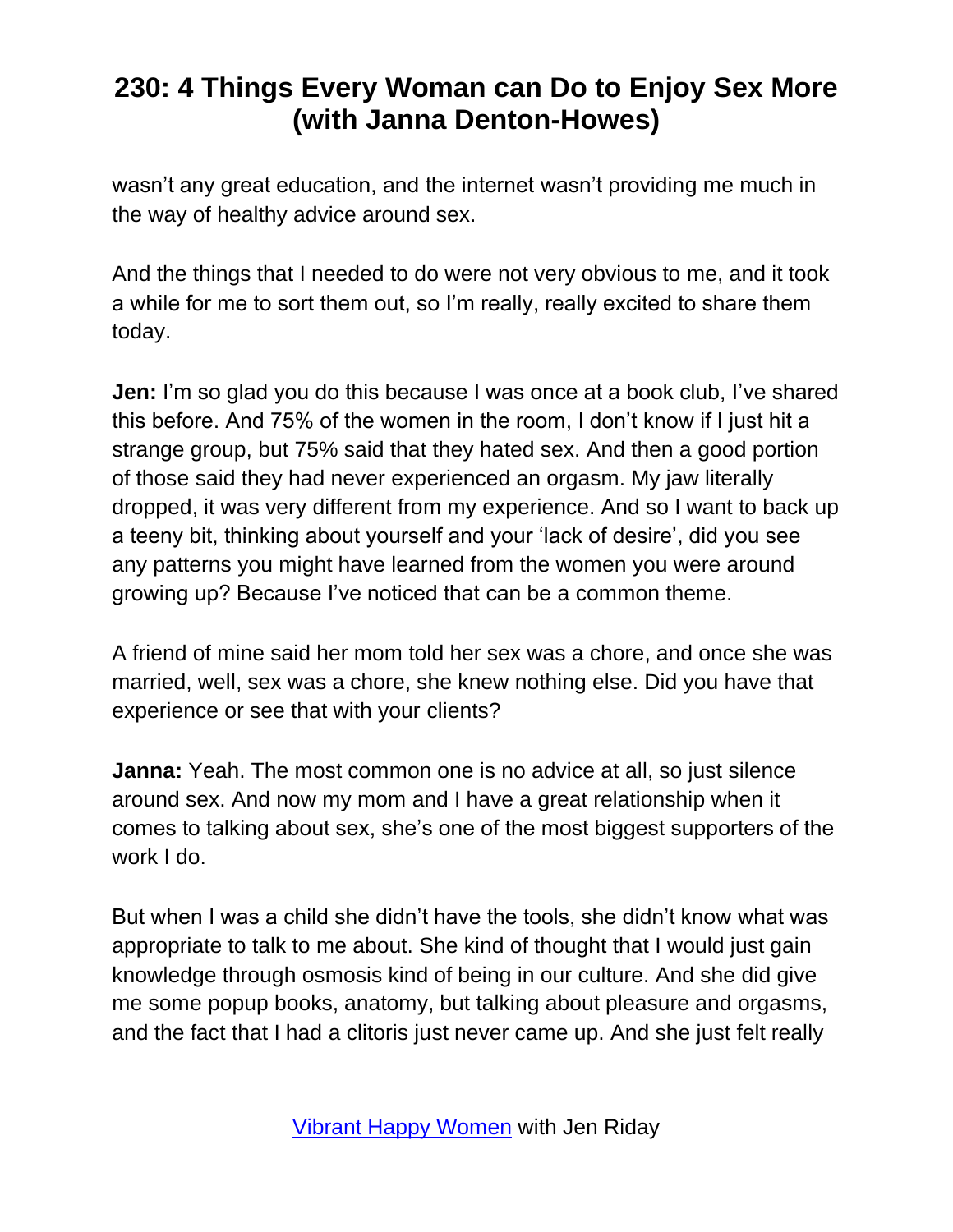uncomfortable about it. She definitely made a huge stride compared to how she was raised. But again, who was there to educate her?

And so that's one of the most exciting ripple effects of the work I do is that now these women are able to talk to their children, in particular their daughters about pleasure, about consent, about enjoyment. Just even share that a healthy sex life is just a regular part of marriage, that it's nothing to be ashamed about. It's actually to be really celebrated. So that's definitely been a trend I see is just a lot of silence.

**Jen:** Now, do you have a daughter yourself?

**Janna:** I have two.

**Jen:** Two?

**Janna:** Yeah.

**Jen:** So let us be a fly on the wall, so to speak. What kind of things do you say to them to pass on a healthier attitude about sex?

**Janna:** Yeah, it's so good. So they are now 10 and 12, so they're older. So it started when they were, I think one of them was six. And we had the conversation about the sperm and the egg, and that's how you make a baby. And we were laying on my bed, I remember this so clearly, and she looks at me, she's like, "Mom, how does the sperm get to the egg?" And I took a deep breath and my heart was racing, but this was the moment I had been waiting for. They say, "Just answer their questions." And here was a very direct question.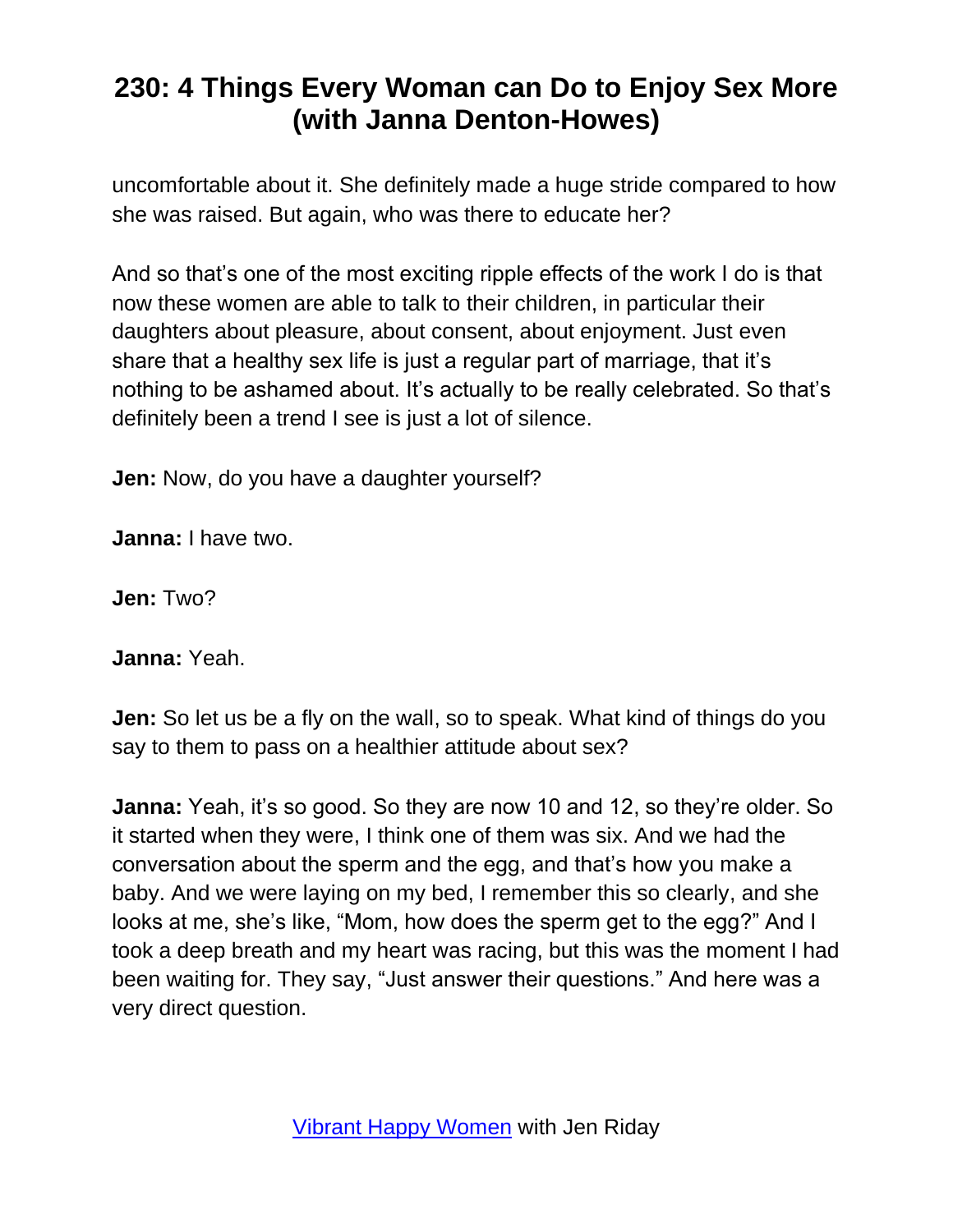So I said, "Well, the sperm comes out of God's penis and goes into my vagina." And she looked at me with these big eyes and she was like, "No." She ran out of the room, went to go tell her sister, I could hear them squealing and making throwing up sounds.

And it's just been the same thing all along all the way up until one of them recently asked me, "Do you suck dad's penis?" They had heard it somewhere. And there was another moment, a teaching opportunity. And I just looked at her and said, "Yes, sometimes I do." And again, "This is disgusting, oh my God." I said, "Well, he cleans and it's only when I want to, and it's only when it brings me pleasure. And did you know, the mouth is actually really clean." But it feels uncomfortable because everything we're told in our society, in our culture says, "Do not talk about sex, it's wrong."

So it's our generation, I believe, if we can heal ourselves we can show up for our children in that way.

**Jen:** That is awesome, to heal ourselves. Well, I know you have the four desire fixes, tell us about those and how those can help us with that healing.

**Janna:** So usually we're told the advice of spice things up, get a vibrator, wear lingerie, watch some porn, role play. That's all the advice I was given or just relax, take a deep breath. Or unfortunately the advice I hear a lot is just do it, it's good for your marriage. It's like kale, kale's good for you, just eat the kale and then everyone will be happy.

**Jen:** Yeah. I don't want to feel about sex the way I feel about kale.

**Janna:** Right, I mean kale can be good, kale chips, pretty good. But that is really detrimental to women's sexuality. It's making it a commodity, it's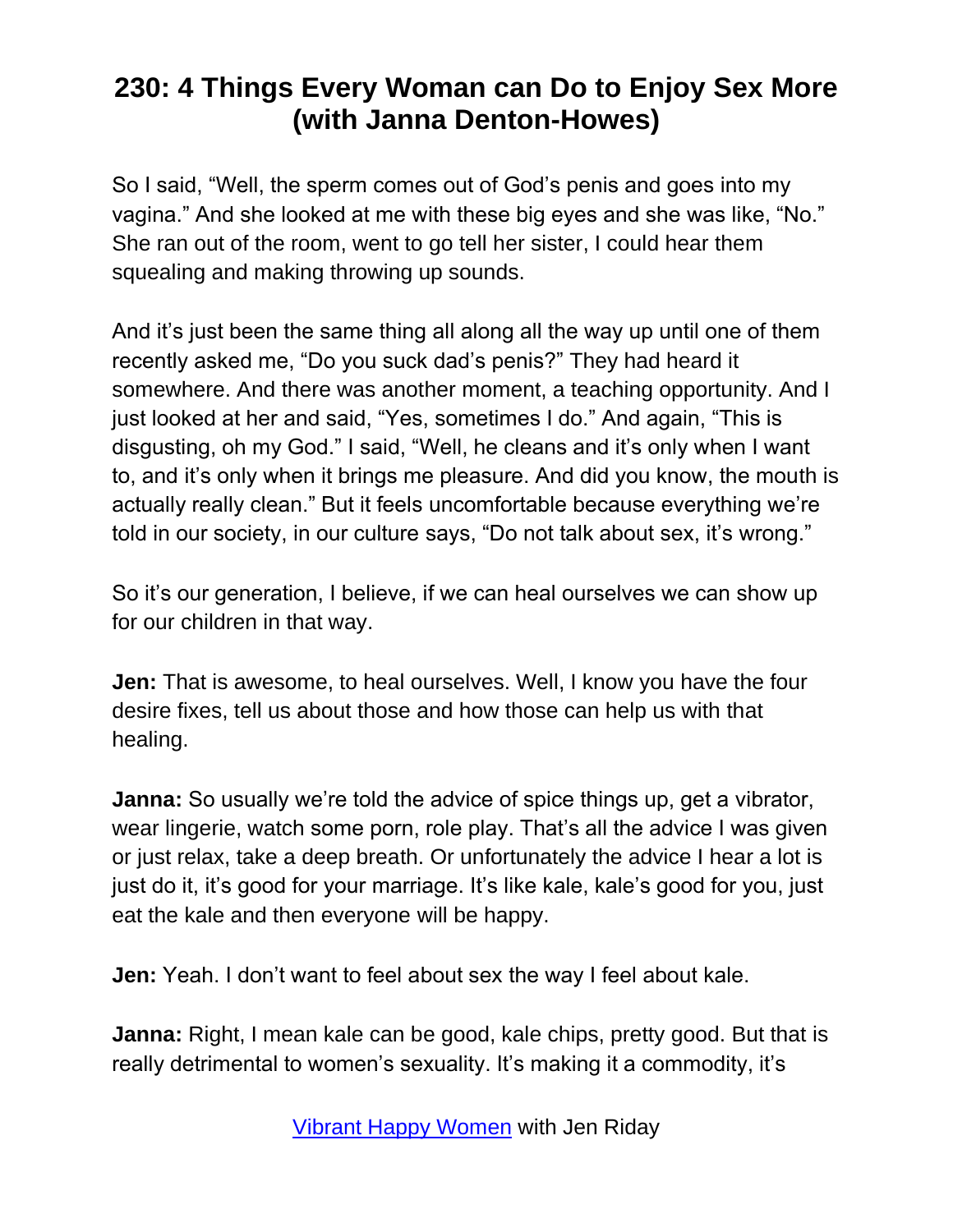making it about performance. It's making it about looking for external things to make us horny enough so that we can provide a need for somebody else. And so the four desire fixes are a little different.

So the first one is prioritize your pleasure. And that starts in the everyday experience. You cannot go into a sexual experience where there's all this other stuff going on, there is another person, they're kind of a wildcard. It's an intent situation to learn a new skill. So you practice it in the everyday experience through your senses, take a second. Even right now look around and see something beautiful or hear the birds chirping or smell your coffee, feel a nice warm blanket on your skin, just for a minute, that's it.

And that skill, that muscle if developed in a safe and comfortable environment, is a huge win for you in the bedroom, because now it's all about your pleasure. And that works very well with men, because they get pleasure from your pleasure, so it works really well for everybody.

**Jen:** Yeah. That's great. What about step two?

**Janna:** Step two is trust what feels good and what doesn't, because we have been trained to believe that there are certain sexual acts that are going to make it a sexual act. They're the ones that we're going to check it off the list, the blowjobs, and the oral sex, and the breasts, and the bum, and the vagina, and the vulva, and the clitoris. But the thing is we have a whole body, that's amazing pleasure potential.

And if we're not trusting what feels good and what doesn't, if we're pushing ourselves to do things because we think we should, or that's what we've seen on TV, or this is what our husbands want us to do. Then there's no way we're going to want and then look forward to that experience. So we have to design something that feels really comfortable, really safe and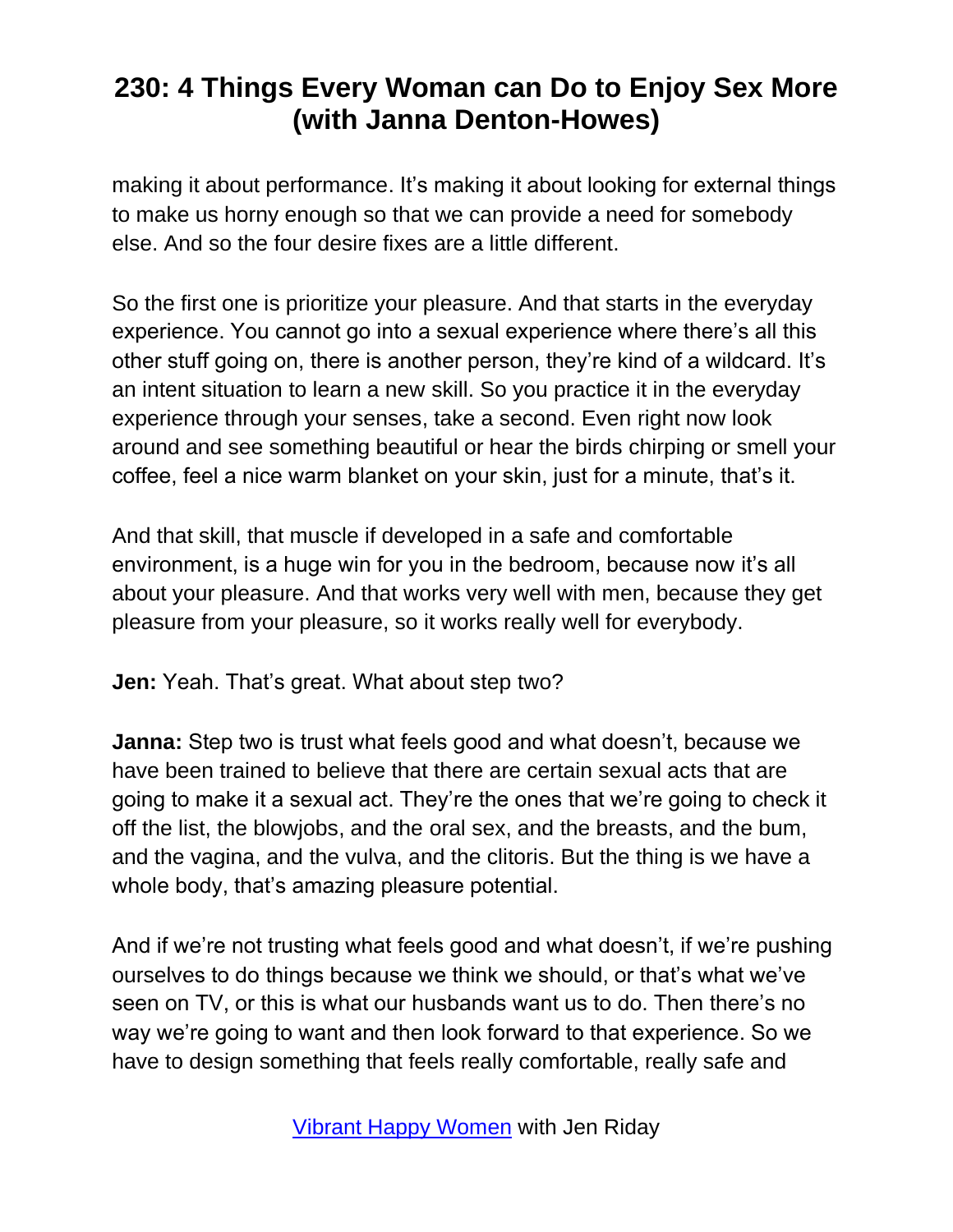really something that is like a self-care practice. So that's a critical component, you have to trust what feels good and what doesn't regardless of what your husband or the media says.

**Jen:** Yeah. And if you know you've built that trust with yourself and you're going to honor that trust then I think sex would become a less scary thing or a less dangerous thing for some women. If they know, well, I'm not going to do anything I don't like, so I'm safe.

**Janna:** Yeah. And pleasure needs safety.

**Jen:** For sure, yeah. So thinking of your clients, can you think of any of the people you've worked with who had to learn and overcome that idea that pleasure needs safety? How did they create that emotional safety so the pleasure would be the next step for example?

**Janna:** I really wish I could have a great little story here. But it's so common, it's so prevalent, the butt grabbing, the comments about your body, the ogling when you're undressing, the incessant requests for things that you don't enjoy. It's not even just from the husband, but it's from internal as well.

Again, if we've been told for so long that French kissing, for example, is something you do when you're in a hot and heavy moment with your husband. But what if you don't like that? What if you don't like the slobber and the gushy, tonguey wet stuff, what if you don't like that? But yet you continue to force yourself to do it because that's what you should do. Then of course you're not going to look forward to the sexual experience at all, and you're not going to get all those wonderful benefits that we should all be getting.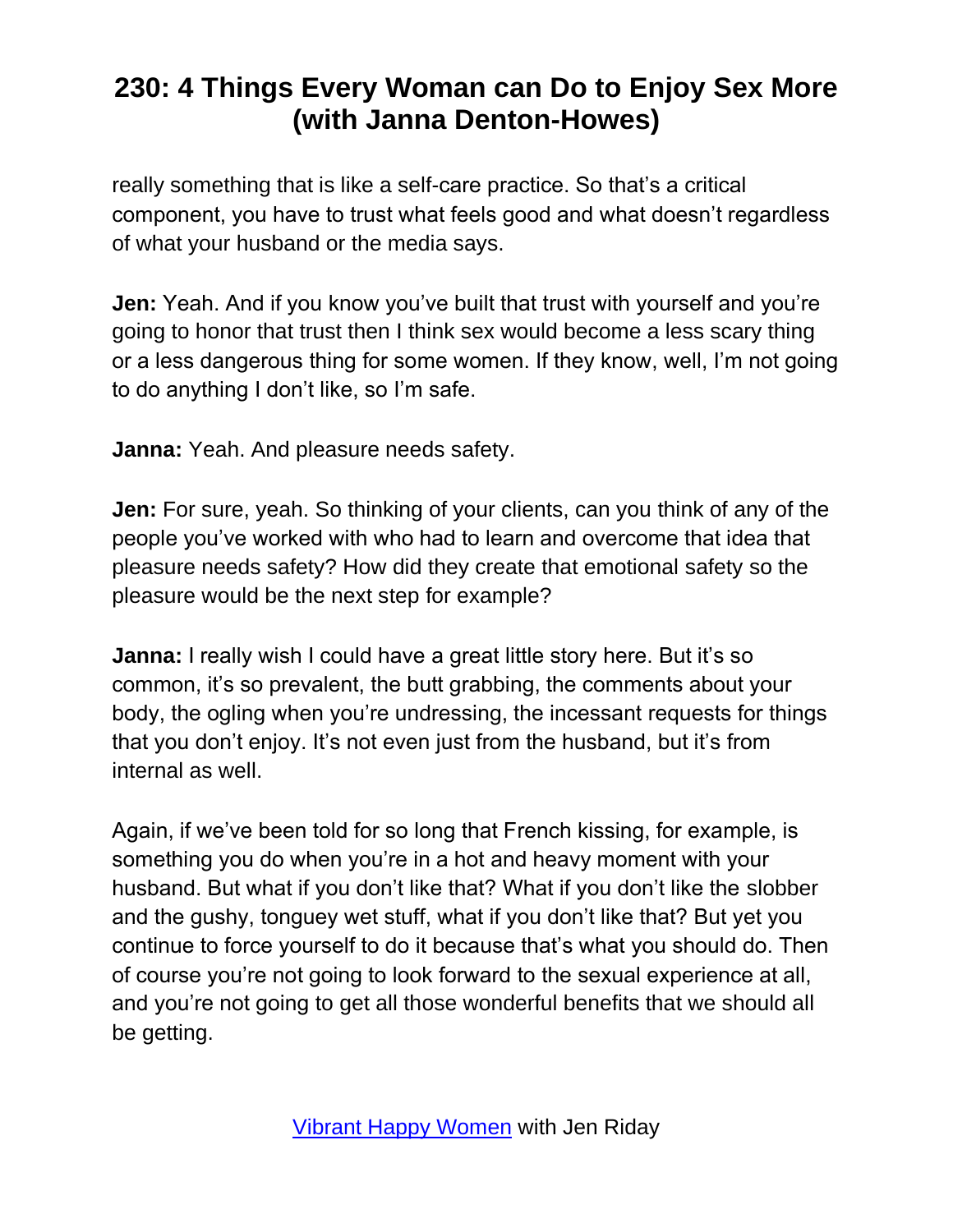**Jen:** Yeah, benefits like? Tell us.

**Janna:** So many, so many. One of the pillars of my program is sex is good for you, it's like a mantra, sex is good for you. It's good for women in different ways than it is for husbands. And I see women trying to get the same benefit as their husbands do and it doesn't really work because men usually get a lot of – again this is gender generalizations, which means there's always going to be variety in there.

But men feel a lot of connection through their sexual experience. And they feel important, a priority, they feel special. And women feel that to some degree, but I think it's stronger in other ways, like cleaning up the garage together, or organizing a closet. Or planning the summer together and what are you going to do with the kids, and we're going to be a team, and we're going to be on the same page. There's all this, like, "Yeah, we're good, then ooh." Or a good conversation, let's get really deep and emotional and okay, good, I'm going to go to sleep now, right?

#### **Jen:** Yes.

**Janna:** Yeah. So if we keep on looking for the same thing as men then we're going to always feel a little bit, what's wrong, this isn't, I'm not getting the same thing. Do I not love him? So we get more benefits from a physical standpoint, from an emotional standpoint, from a spiritual standpoint with all of those delightful hormones, the oxytocin, endorphins, dopamine. So it's good for your physical health.

And then from an emotional standpoint or a mental standpoint, with the raised level of testosterone you are more productive, you're more creative. If I ever want to create something for my business, I have a little sexual pleasure with my husband and then I go off and I have done amazing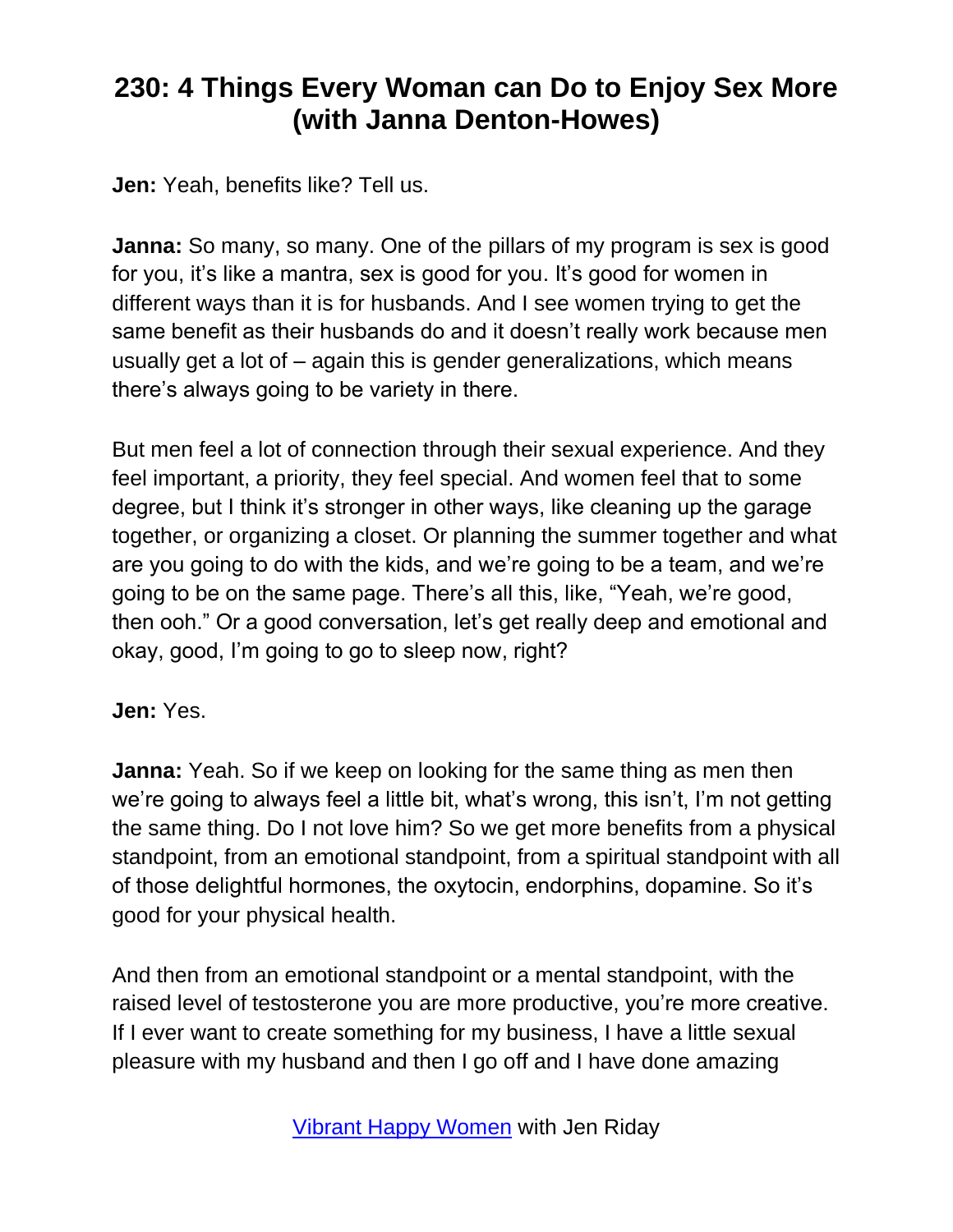things after those. And they have to be energizing though, they can't be a draining experience. So I can't say all sex is like that. If you're following the four desire fixes, so to speak, then you'll be able to design an experience that gives you those benefits.

**Jen:** I love that. And I did not know that. I'm totally going to do that. I need to create something in my business this week. I love how you said sex is a form of self-care, I think you slipped that in there. And I've been thinking lately about how many women struggle just to do their self-care because they think it's selfish or they don't have time for it. But when you realize that your happy mood is contagious, and everyone around you is happy when mom is happy, then you can justify the self-care.

Well, I find the same to be true for sex, it is a huge mood booster, that oxytocin and the dopamine. I've read that semen is a natural antidepressant, so many good benefits. And then you top it off, like the cherry on the sundae with productivity. I'm more in than ever, but how do you help women to see the benefits and just believe in it and become committed to getting those benefits for themselves?

**Janna:** It's such an interesting process that I watch them go through. Usually they come into the program, I just finished off a live round so I'm just full of this energy of these 70 women. So they come in and they usually come in because of guilt. They're feeling bad that they're not speaking their husband's love language, they're worried that their marriage might not survive, it being sexless. They are feeling broken, like something's wrong with them, they feel abnormal, they feel alone.

And I'm like, "Come on in, okay, whatever your motivation is, that's fine." And then they come in, I say, "Okay, great. Now, we're not going to have sex for three weeks."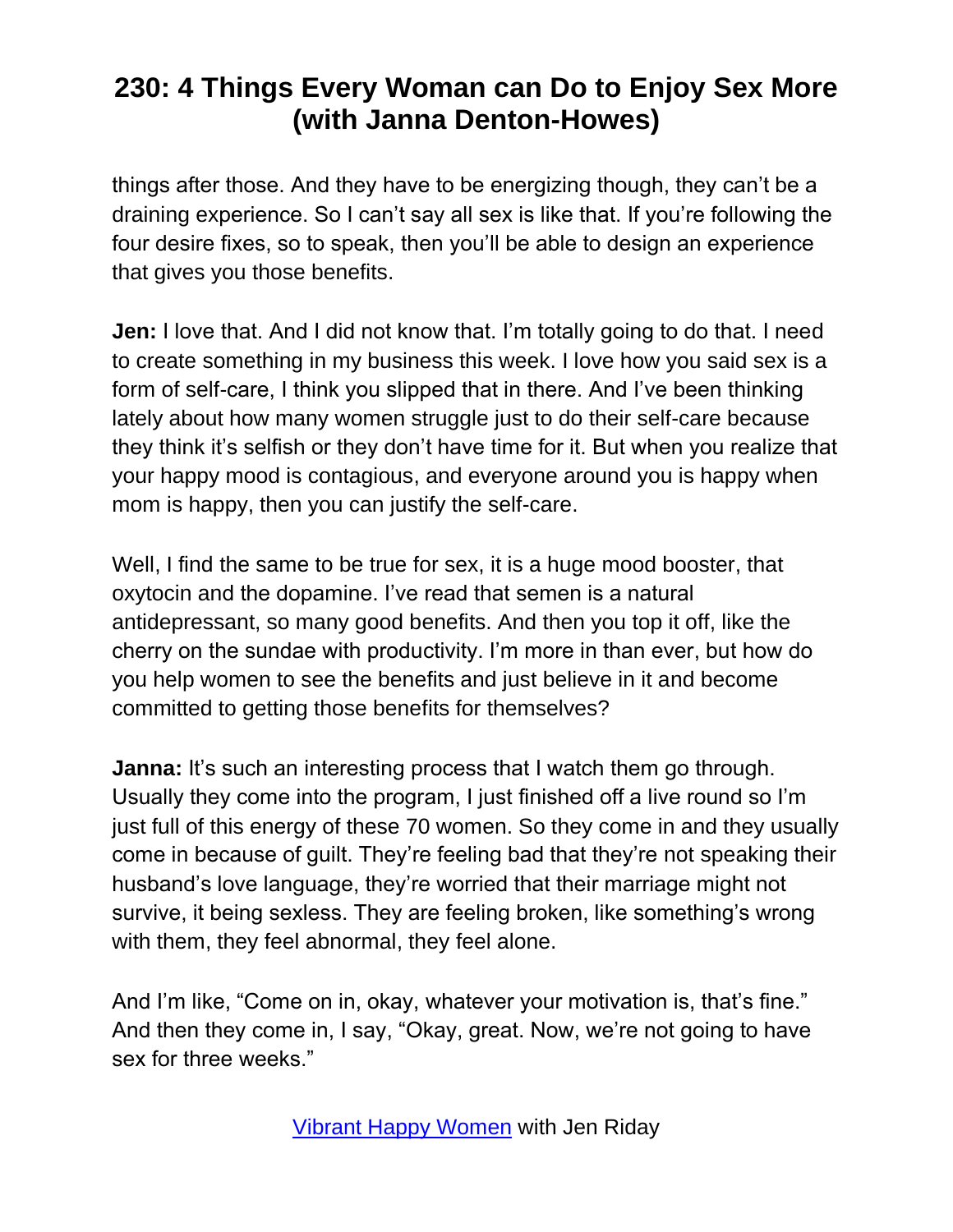**Jen:** Oh.

**Janna:** Yeah.

**Jen:** Okay.

**Janna:** And there's like a big collective sigh of relief. And then the courage to speak up to their husbands. And sometime this is the first time their husbands have ever heard. I usually work with women who have been married kind of between 10 to 20 years, let's say. Their husbands have never heard that they're not enjoying sex or finding it really stressful, or even painful.

Some women have been forcing themselves to have sex three times a week and they never even mention it to their husbands, and other women have, it's a big range. So they use their voice, they create very clear boundaries which is the fourth desire fix. They are the only ones to initiate physical touch. And suddenly once they're given safety and space to actually want it, to be on the offensive and not on the defensive, it starts to cultivate.

And that desire to touch, to be close, to even have sex with their husbands for the first time in their whole relationship starts to come to life. And so they start to see that they want it themselves, this is no longer being forced on them, or guilted, or shamed, they know they're not alone because they're in a group of a lot of other women who are all saying the same thing.

And then we talk about responsive desire, so there's actually two types of desire. I learned about this with Emily Nagoski's amazing book, Come as You are, she's my hero, one day I'll meet her and bow to her feet. And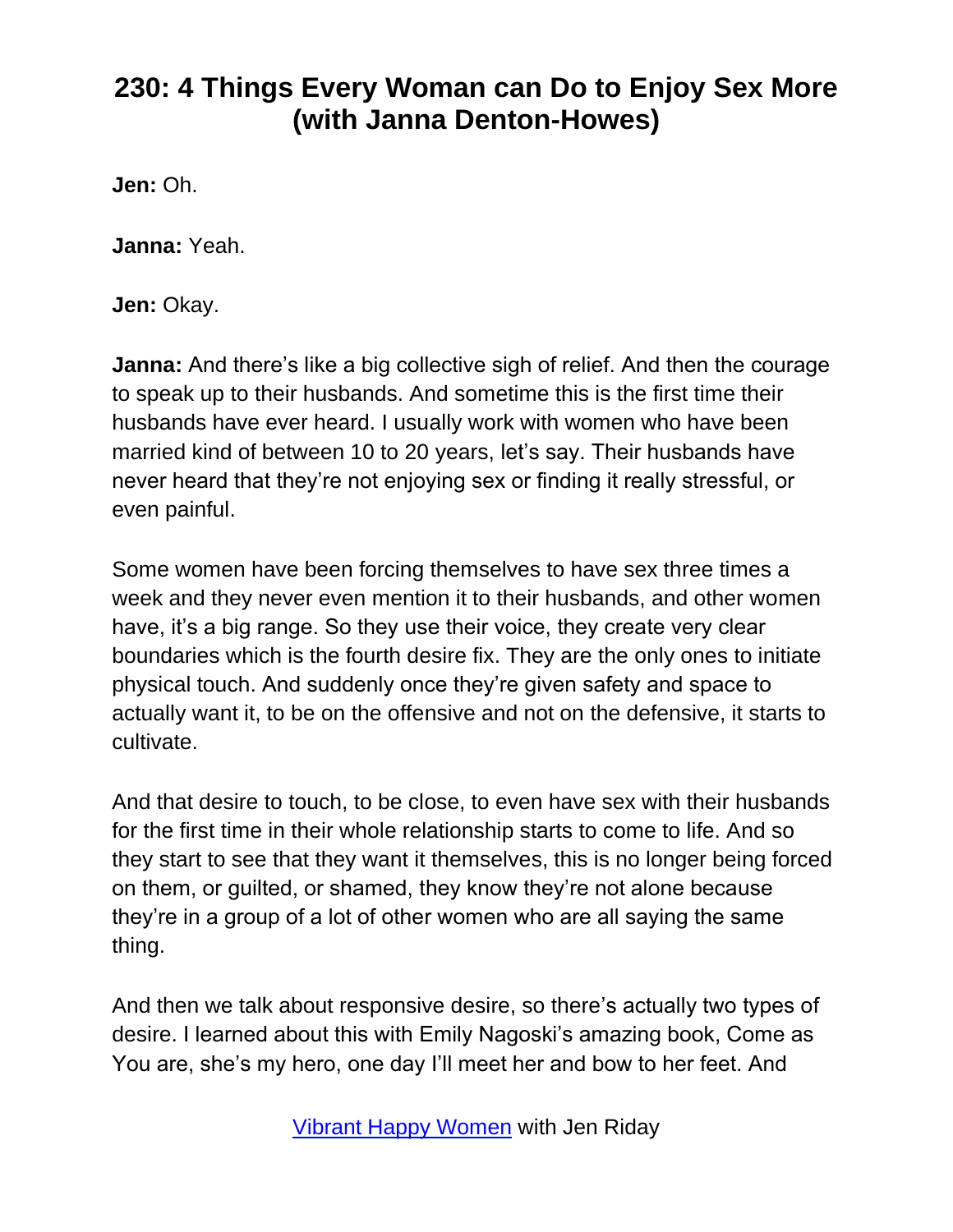about 70% of women don't want sex before it's happening. So their desire, their arousal is cultivated within a safe, accepting, comfortable space.

So they schedule sex. I schedule sex, I have sex every Sunday morning. So if you come by my house and you knock on the door at 9 o'clock in the morning, I will be having some sex. So, please don't keep on ringing the doorbell.

**Jen:** I have to ask. Do your girls know about this?

**Janna:** Oh gosh, yes. Oh my gosh, last Sunday it was a whole another level. So we've been working up to this, I mean you heard the story, we started when they were six, and she's now 12.

And our youngest likes a good snuggle, and when anyone's snuggling she wants to be involved, she wants to be there, that has not changed since she was a baby. And she knows Sunday morning are our special time, they're very well aware that we're having sex. She comes rushing in, jumps on the bed and smiles at me. I am naked, I am naked under the blankets, I've got tools ready. And I'm like, "Honey, please, it's Sunday morning, you know what's going down." She's like, "I know but I like to snuggle." And she climbs under the bed.

**Jen:** Oh no.

**Janna:** Under the bed, my husband's having a shower, he comes out, he's like, "I'm naked, this is our room, you're choosing to be in our room right now, I'm naked." So she stays under the bed, finally she comes out, I said, "Honey, you know we're having sex, it's Sunday morning, this is what married people do, we enjoy it, it's our special time. We're just going to get started." And she runs out of the door.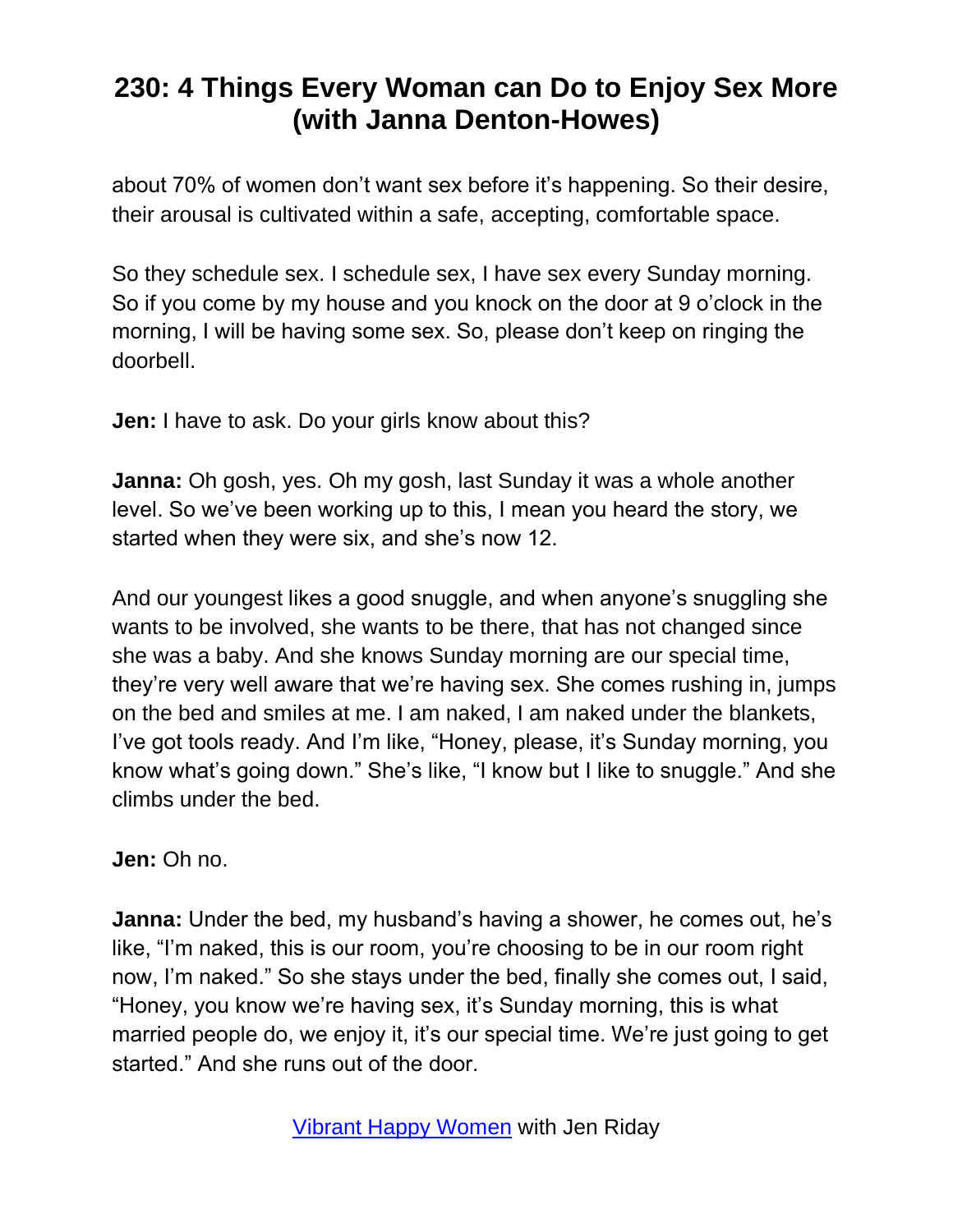**Jen:** Oh my gosh.

**Janna:** Sometimes you just have to go the distance, like, "Come on, why are we messing around with this here?"

**Jen:** Wow, I love it.

**Janna:** So we have a lock, that we lock the door, they're not there when we're having a sexual experience. But just why not? We can talk about going on a date night, we can talk about brushing our teeth, we can talk about eating at a restaurant. I mean all the topics we can talk about, why can't we just be really open about this?

**Jen:** Yeah, I love it. And your daughters will, oh my goodness, they're going to go straight into their sexual relationships with open arms like, "Yeah, finally it's my turn."

**Janna:** I don't know. Culture is so strong, even with my work and I'm always talking about, "Your beautiful vulva, and you know you have a clitoris." And they're like, "Oh mom, stop talking about that again." And I try to listen to their boundaries and all of that. But still, my daughter was saying – calling it, "Doing the nasty."

**Jen:** Oh no.

**Janna:** Doing the nasty, what's nasty about it? There's nothing nasty, it's beautiful, it's awesome, it's pleasurable, it's enjoyable, it's fantastic. So culture is strong, very, very, very strong.

**Jen:** So the four steps of desire, list those again one time, just so we can hear them rolled off the tongue all at once.

[Vibrant Happy Women](https://www.jenriday.com/podcast/) with Jen Riday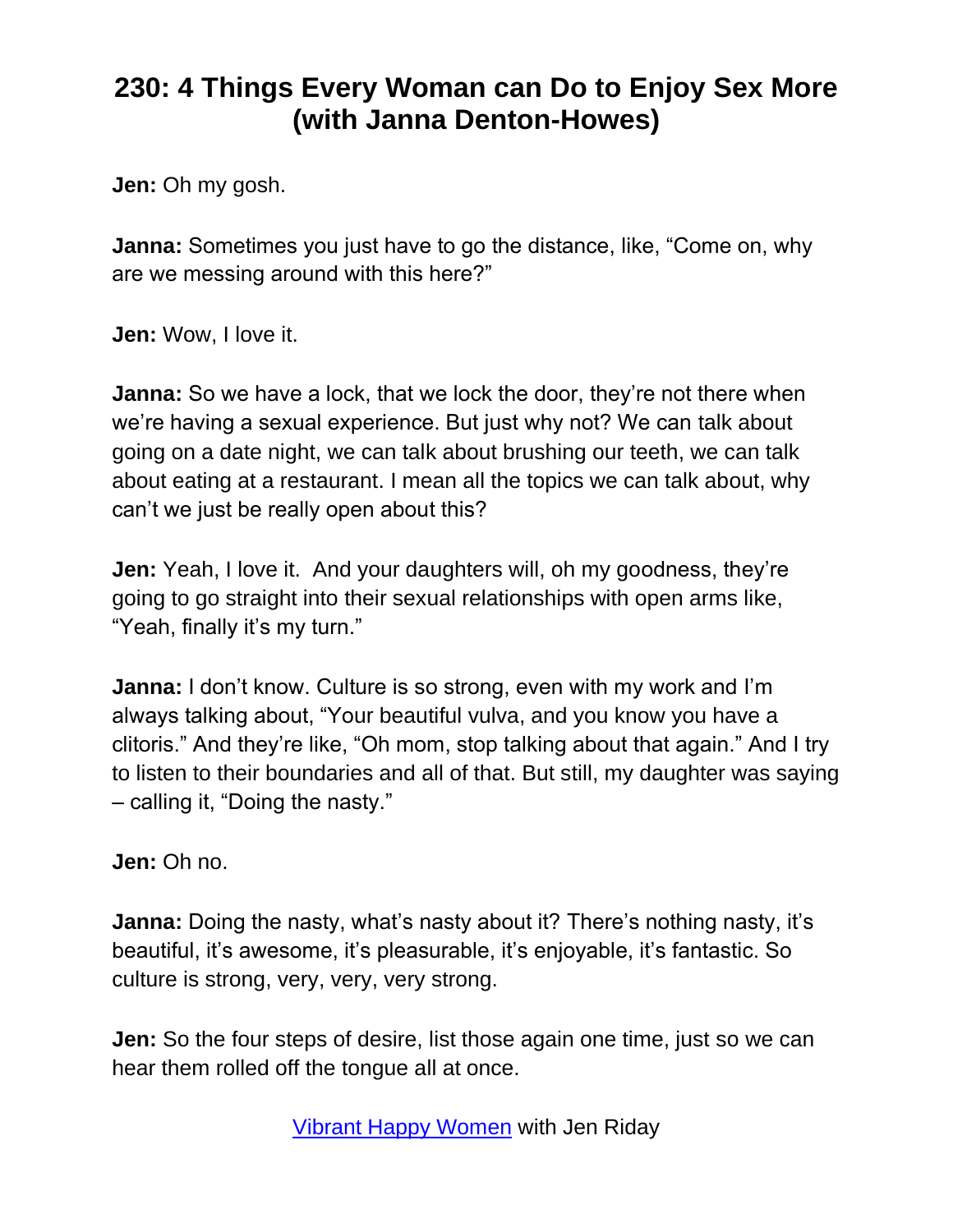**Janna:** Absolutely. The first one is prioritize your pleasure. Then we have trust what feels good and what doesn't. Then we have connect with your body, we didn't talk about that one. And then we have create clear boundaries.

**Jen:** Now, boundaries, how do you do that? What does that look like?

**Janna:** Well, first you're learning about yourself by trusting what feels goods and what doesn't, then it's your decision. And I find women just push themselves so far. So I just say lovingly, "If it's a maybe, it's a no." Because women will push themselves so far into the maybe that they'll want to push it to the yes. But really it's a no. And you can only want something when you can first say no, when you have that voice. So I've created a lot of boundaries in my marriage and it's resulted in a fantastic sex life, so I can share those with you.

I don't like my breasts being touched, I tried for so long to like it because I thought that's what women wanted, pinch my nipples, suck on them, put your penis on them, all the things. And I hated it for years, can you believe it? So many years I pushed myself to do that. So now my breasts aren't even really – the only thing my breasts like to be is in a bra covered up and smudged against my husband's naked chest, that's what they like.

**Janna:** Yeah. So my husband doesn't grab them, he doesn't look at them. He doesn't comment on them. Another boundary is I don't like being called sexy. Actually I don't like my body being called anything, even beautiful. What I really like is when he says, "I'm proud of you. I see how hard you're working. You're such a great wife. You're such a great mom." Those things freely given any time, but anything about my body I don't like.

**Jen:** Yeah. Well, I don't want to be objectified, yeah.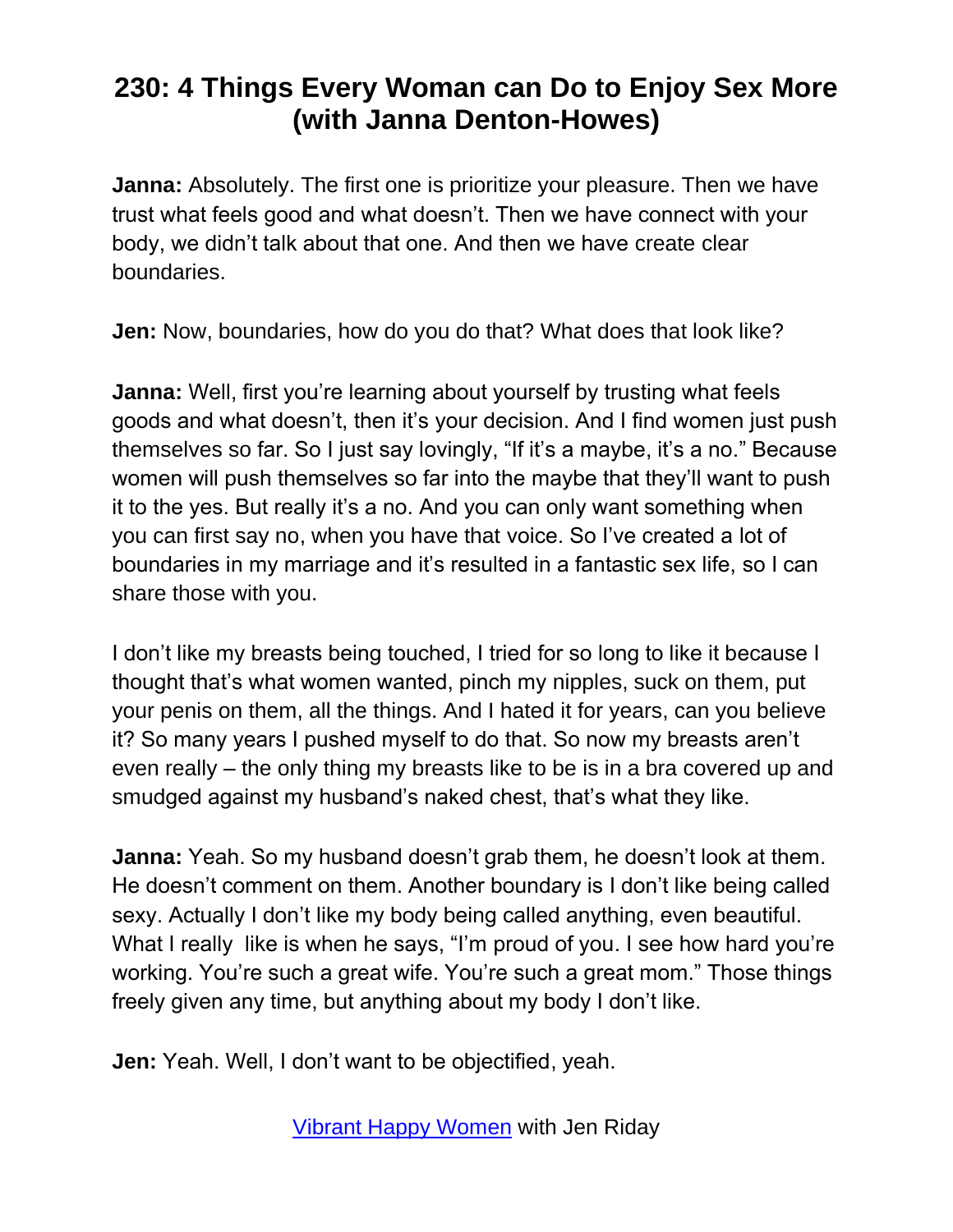**Janna:** Yeah, it's my body.

**Jen:** Yeah, exactly, yeah. It's great, okay.

**Janna:** So then I do get the question, "But then wait a minute. But I like calling my wife sexy, or I like grabbing her butt. Or I like passionate kisses, I like stroking her hair, I like giving her a foot massage, I like that." And then we just talk about consent. Consent doesn't stop, doesn't end with, "I do." It continues into the marriage.

**Jen:** Yeah, so that's good, such good quotables, consent doesn't end with, "I do." Is the space of saying no, does that also create some desire, they're like, "I don't get to do this for three weeks." And then they suddenly have more desires, and more because they get to choose it?

**Janna:** It's about choice, it's about safety, that's really what it comes down to. If I'm going to touch my husband and I know he's not going to pressure me to advance things. If I'm no longer responsible for his erection then I'm going to probably touch him more, because I feel safe to touch him more. He can get aroused and I don't have to feel pressured, we can have a passionate kiss on the couch or really lovely exchange in the kitchen, or even in the bedroom. And if it's not scheduled it's not going to advance and move anywhere further.

So yes, couples get so much more physical touch when there are these safety boundaries, these pressure free boundaries in place for women. And then they go ahead and schedule what I call an exploration date. So we don't really use the term 'sex' actually in my world. There's so much heaviness and weight around it.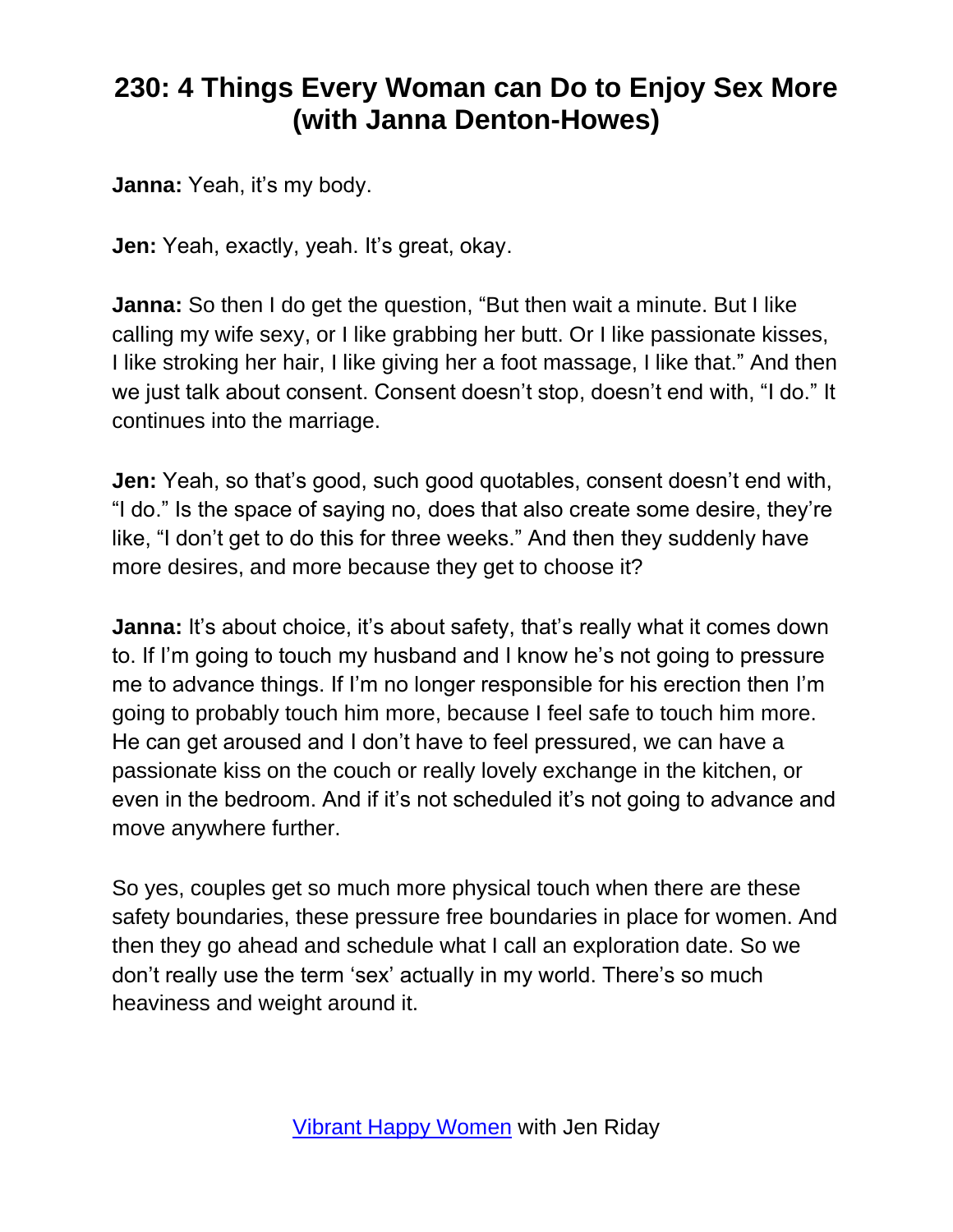So the exploration is a curiosity, no goals, they're usually a lot longer, one to two hours. I have people say, "Wait a minute, how is that possible?" But it's more relaxed, it's more peaceful, there's other things involved, maybe a shower, or maybe talking. Some people like to bring a board game just into the bedroom, not like a sex board game but like literally, Scrabble. Because this is about – when I ask people, "What is sex about?" They tell me, "Connection." So why don't we make connection with some physical pleasure the ultimate goal rather than orgasm?

**Jen:** Yeah. Yeah, that's cool. What do you say to women who have a trauma, a sexual trauma in their past? How can they begin their healing process?

**Janna:** That's a really great question. And trauma, there's so many levels, I think you had a guest recently who called them little T and big T traumas. So there's really so many levels and layers of trauma, and what do we call trauma? Because somebody who might have had a big T trauma, maybe they were raped or had some issues in their childhood. It's not going to determine whether they're more traumatized than somebody who had maybe a little event happen, but maybe it was at that moment.

For example when I was five years old I had an experience with another five year old boy. And it was kind of like, "I'll show you mine if you show me yours," kind of deal. But that was really traumatic for me. And it wasn't until 25 years later that I told my mom about it, that I was able to unpack that and move forward from the shame of that experience. So I'm definitely not a trauma healing specialist at all. So I love working with people who have their own kind of trauma support if they need it, one-on-one.

But then also this structure is great for people who have experienced trauma because it is very safe. I teach women to be the leaders of their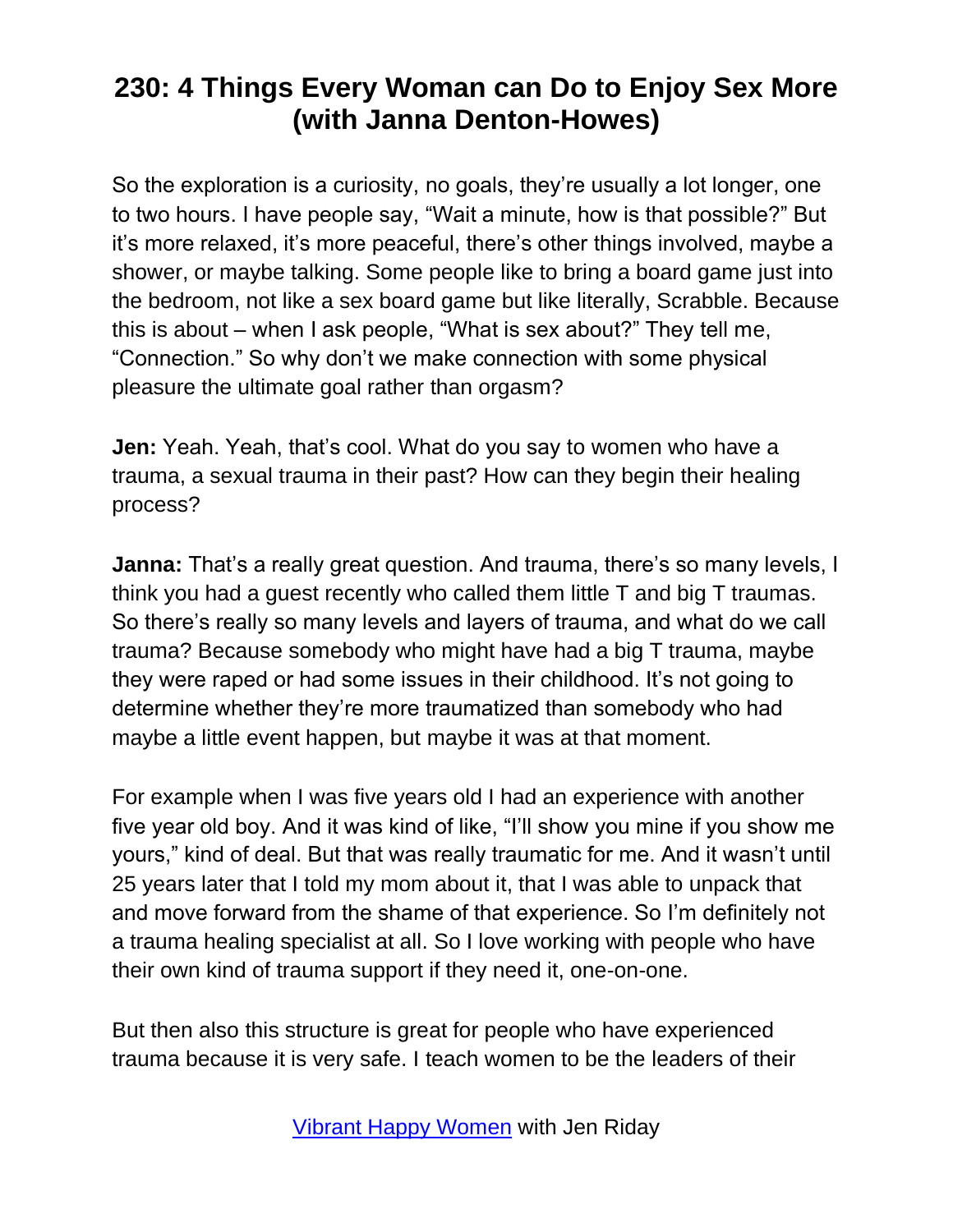sexual experience, and their husbands to be the responders. And so in that way there's so much control, there's so much safety, there's very, very little pressure.

And men too, respond, they say, "This is amazing, my wife is finally telling me what she wants. She's using her voice. I don't have to guess anymore, this is fantastic." And they usually have a way deeper connection because it isn't about guilt sex or pity sex, or, I'll just – as one husband recently said in a testimonial video. He was like, "She just laid there like a dead fish." So it was hilarious, really funny. So I don't specialize in the actual healing of the trauma. But I make sure that their sexual experience is as safe as possible for them.

**Jen:** Well, so if people want to follow you, they're like, "I need to be in Janna's world, she's going to help me solve this problem, I just know it." Where can they go?

**Janna:** Well, the best thing to do is to take the four desire fixes quiz. So this will help you determine which one of these four are the best first step for you. And then I provide you some simple action steps. I explain the desire fix and then that way without my support or help right away, you can actually create some pretty quick change in your relationship. So that's just jannadentonhowse.com/quiz.

**Jen:** Well, this is amazing. I love what you're doing in the world. One final thought, what would be the ideal frequency? A lot of women want to know the frequency, ideal frequency, or do we go back again to whatever you want ladies?

**Janna:** No, I actually do have something prescriptive here.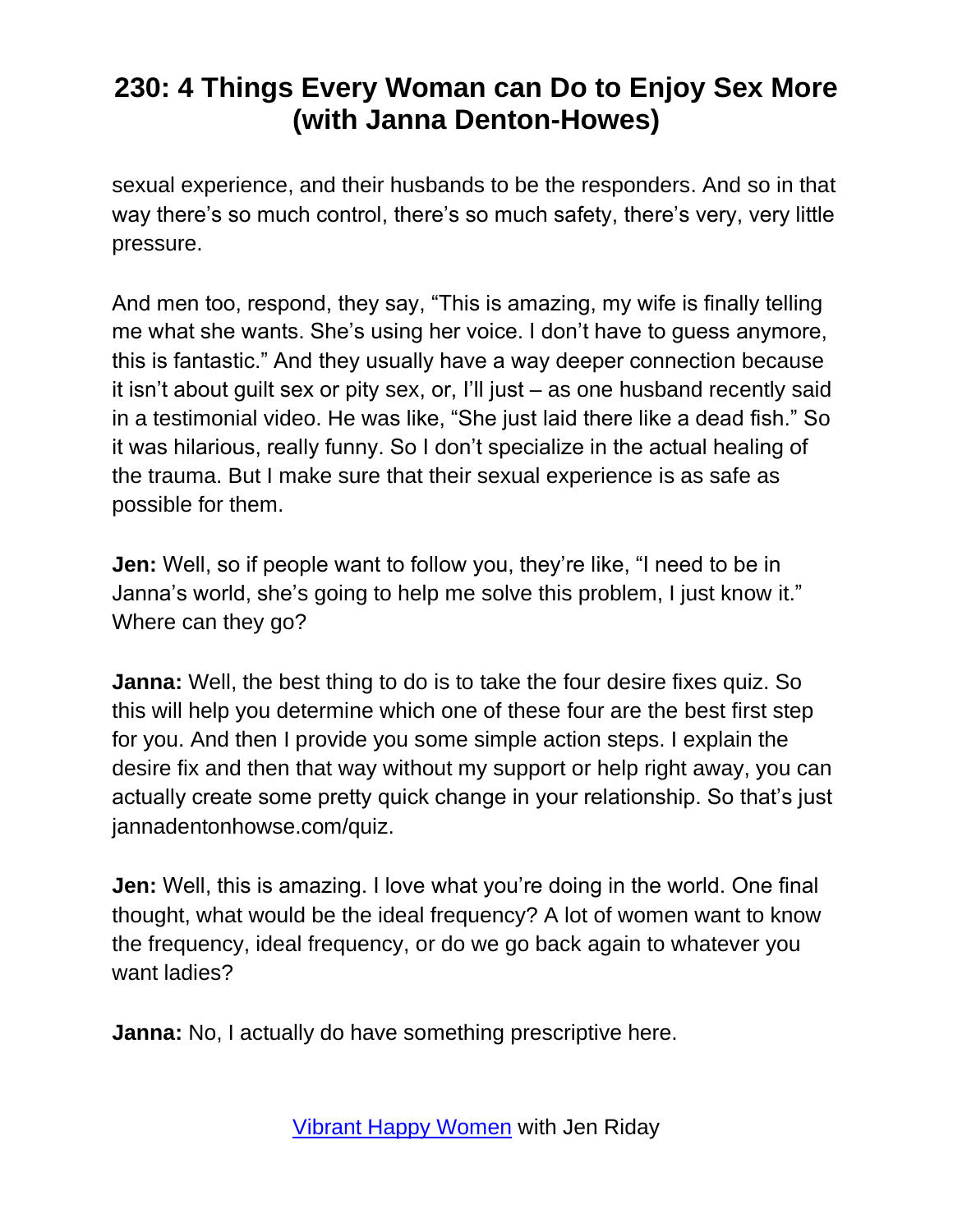**Jen:** Okay.

**Janna:** At least once a week, schedule an exploration date with no goals, no pressure, you be the leader, you follow those four paths of the desire fixes that I shared. And do it once a week, because if you do it less than that you're going to forget that it felt good.

**Jen:** Yeah, right.

**Janna:** And really the way women's bodies – some women's bodies works, it's a big generalization, is that the more pleasure we experience, the more pleasure that we're receptive to, the more pleasure that we want. And so if it's been a month or two months, or in my case, a year, actually two periods of a year each that I didn't have sex. I completely forgot that I even had a vulva, a clitoris, quite honestly, I was so in my head, so out of my body. And so having that nice intimacy heartbeat in a marriage at least once a week is just, it's so good, so healing.

**Jen:** I agree. I feel like for me, the oxytocin that accompanies orgasm, I can go into sex not liking my husband very much. And I can come out adoring him, and it's a magical transformation. It always shocks me how that happens, oxytocin's a good thing, I'm glad we get some. Well, one final piece of advice then we'll say goodbye.

**Janna:** One final piece of advice. Look at your vulva in a mirror.

**Jen:** Tell us, how do you do that exactly, you just put a hand mirror down there?

**Janna:** You buy a mirror that has a stand on it, so not something you hold. And you find somewhere cozy in your area, wherever that may be, for me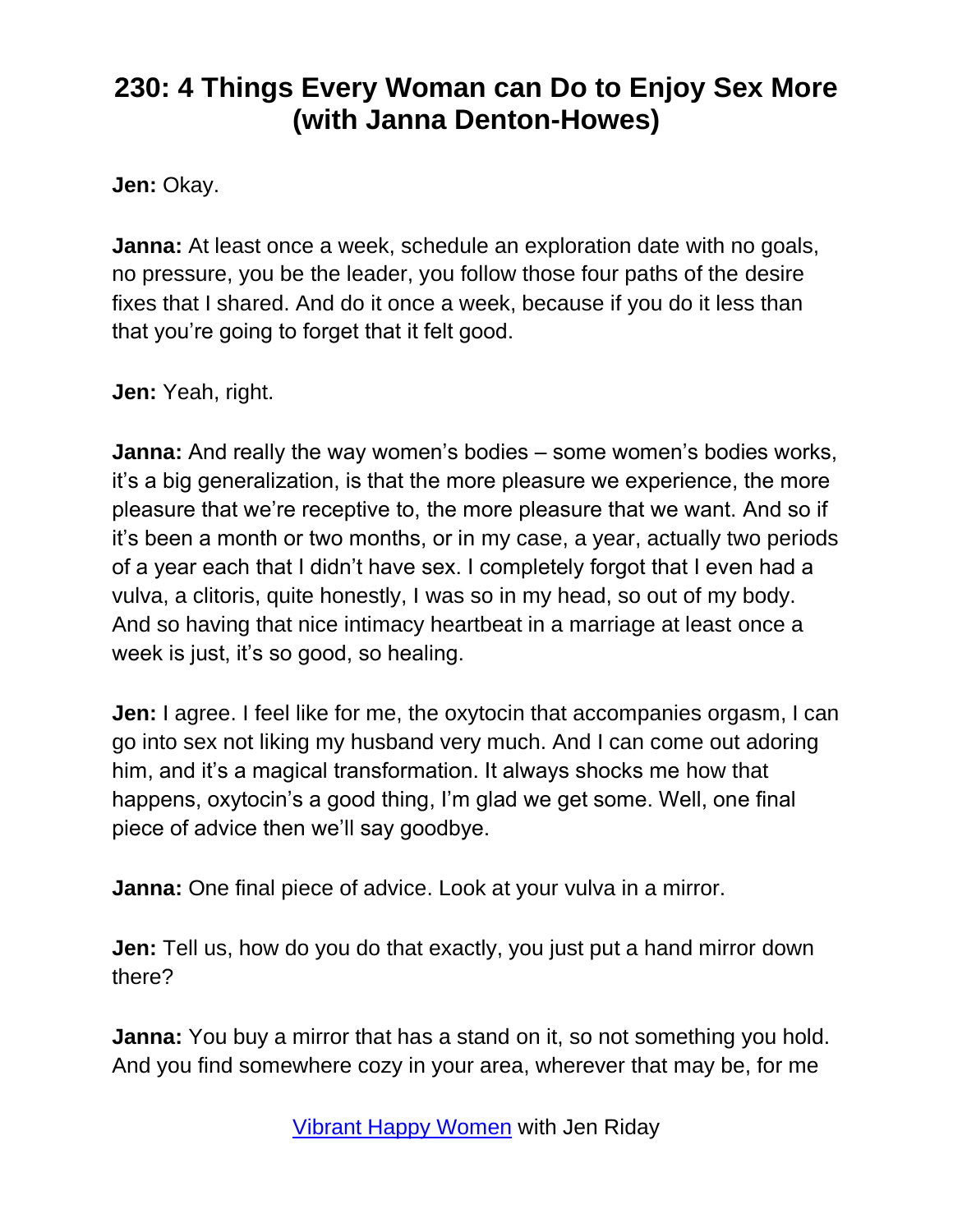that's my bedroom, you get a lock for your bedroom, or you do it when no one's around because again, you do not want to be worried that you're going to be interrupted. You get some good light. I am a fan of natural light. But you can get like a lamp or something, this is an important moment, really important. So many women haven't done this.

And you approach this with curiosity, just curiosity, or you can even think about it, you can look at a diagram of a vulva, what it looks like, where the labia is, where the clitoris, the clitoral hood, your urethra, your vaginal opening. And just say, "Okay, that's where the parts are." So many women don't even know they have two holes. The pee doesn't come out of the vaginal canal. So this is a powerful moment for a lot of women.

My first experience was in the bathroom right after a shower with a very dusty make-up mirror, it was the quickest look of a vulva I think has ever happened, because I felt really scared about doing it. I felt nervous, I had all those shame messages from culture, don't look at that, don't touch that, that's not okay. So reconnecting with your body is so powerful. And if you want to take it a step further and get some coconut oil or some natural lubricant, I have an alumni who makes a natural lube which I just adore.

And just explore, what does it feel like? And just be curious, what does that feel like? Is it the tapping or counterclockwise, don't go straight for the clitoris, there's a lot of nerve endings there, go around, check it out. And just really explore your body. You can even go another step and watch it become aroused, which is amazing and powerful, especially if you feel like you're broken, to see with your own eyes that your body is changing, that there are some blood flow happening, that you're darkening, that you're swelling, it's an amazing experience. So highly recommend doing this.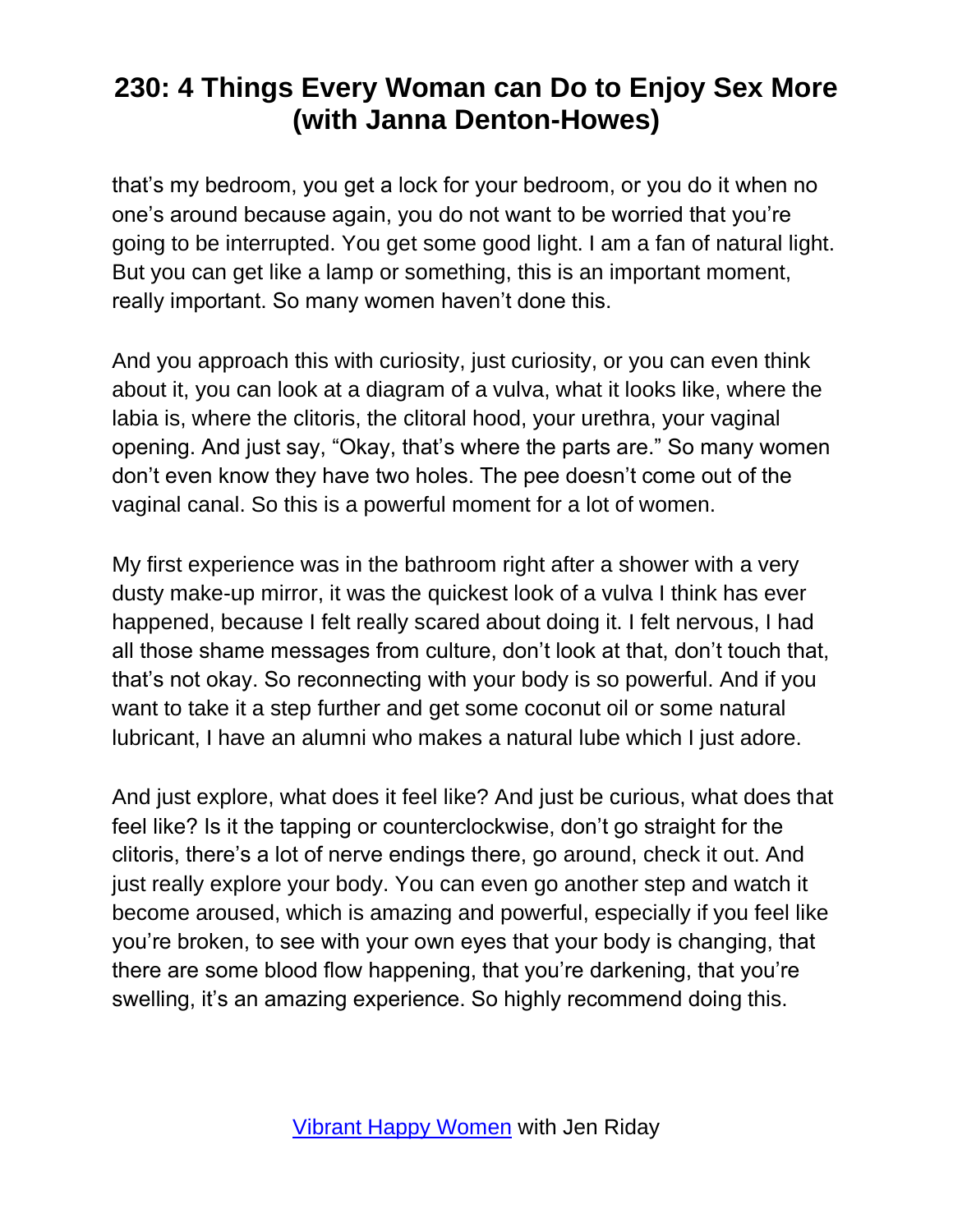**Jen:** Awesome. Alright everyone get your mirrors, yeah, I feel brave. Email me and let me know. No, just kidding, I'll read them on the air, no, I'm just kidding. I love it. I love it. Janna, you're doing such good work in the world. I can tell you've really tackled and gotten rid of your own shame, you speak so openly. And I have an intention and hope that a lot of our listeners can learn to be so open, and accepting, and excited about sex as you are. So, thank you so much for being on the show.

**Janna:** Thanks Jen, and thanks for you for being open to have this topic on your podcast, I really appreciate it. And you're helping spread the word, so thank you.

Alright, good information. Everyone get your mirrors, go look at your vulva. I laugh in fun, not shame. I just never thought I would say that on my podcast. Go check out your vulvas ladies. Okay, Janna is awesome, make sure you go and take that quiz, jannadentonhowse.com/quiz. You can figure out what is your predominant desire fix, the thing you need to focus on most to fix your desires so you can want sex more than you have, if that has been a problem. Or if you want sex more, even if it wasn't a problem, jannadentonhowse.com/quiz.

We'll have a link in the show notes at jenriday.com/230. Also join me in about a week or so for a soul fuelling, cup filling, community building, wow, I just came up with that off the top of my head, day. A day to retreat, to be alone, to feel like a woman again, to connect with other vibrant happy women at the Vibrant Happy Women online retreat. We will have music. We will have a prize or two. We will have learning and workshopping. You'll need a journal and a water bottle.

But this is your chance to get a grip on what's draining your energy, what's sucking away your time and happiness and to fix it. We're going to fix our